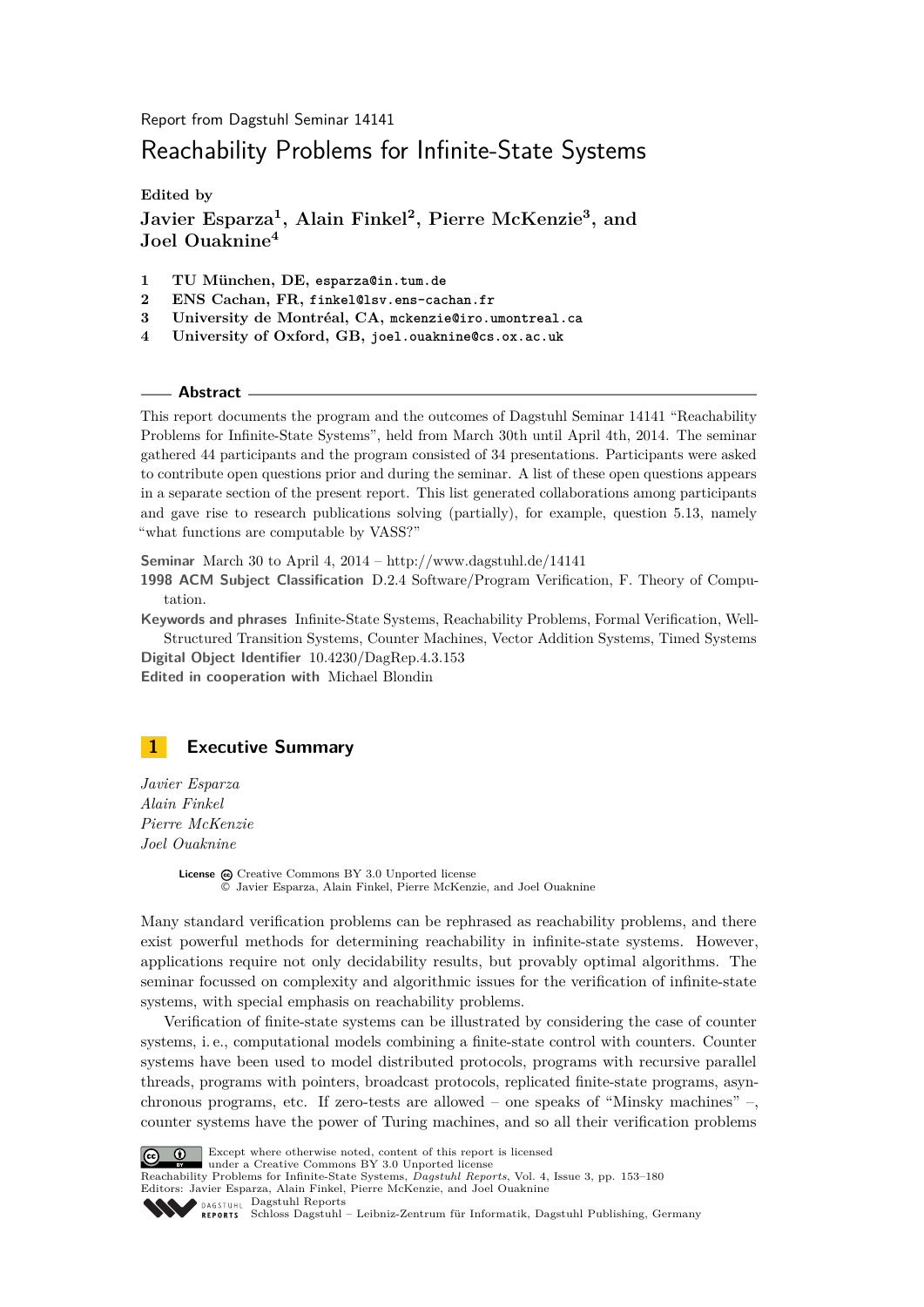are undecidable. On the other hand, many problems can be decided when zero-tests are forbidden – one speaks of VASS, for "vector addition systems with states", or equivalently "Petri nets". In particular, reachability for VASS was shown decidable in 1982, and this can be leveraged into many more positive results. Moreover, researchers developed techniques that, while necessarily incomplete, allow analysing many questions: reversal-bounded analysis à la Ibarra, accelerations à la FAST, or well-structured extensions of VASS, see e. g., the forward analysis procedure. In turn, these techniques have led to many new theoretical results. For instance, it has been shown that the reachability sets of both reversal-bounded counter automata and flat counter automata are effectively definable in Presburger arithmetic (assuming some additional conditions).

The seminar addressed the following topics:

- Complexity of reachability on various models: parameterized counter systems, lossy m. channel systems, lossy counter systems, at counter systems, reversal-bounded counter systems, and other.
- Decidability and complexity of reachability problems for Petri nets extensions: timed Petri nets, Petri nets with one zero-test, with one unbounded counter, linear dynamical systems, BVASS, data nets, and other.
- Recent development and uses of the theory of well-structured transition systems.  $\sim$
- Decidability and complexity of reachability for systems with multiple (constraints) stacks:  $\blacksquare$ multiphase, reversal-bounded, and other.
- Games on infinite-state systems: counter automata, timed systems, weighted automata.  $\blacksquare$ Games with energy constraints.
- Monadic logics with costs.  $\sim$
- New developments in the algorithmics of Presburger logics; SMT-solvers.÷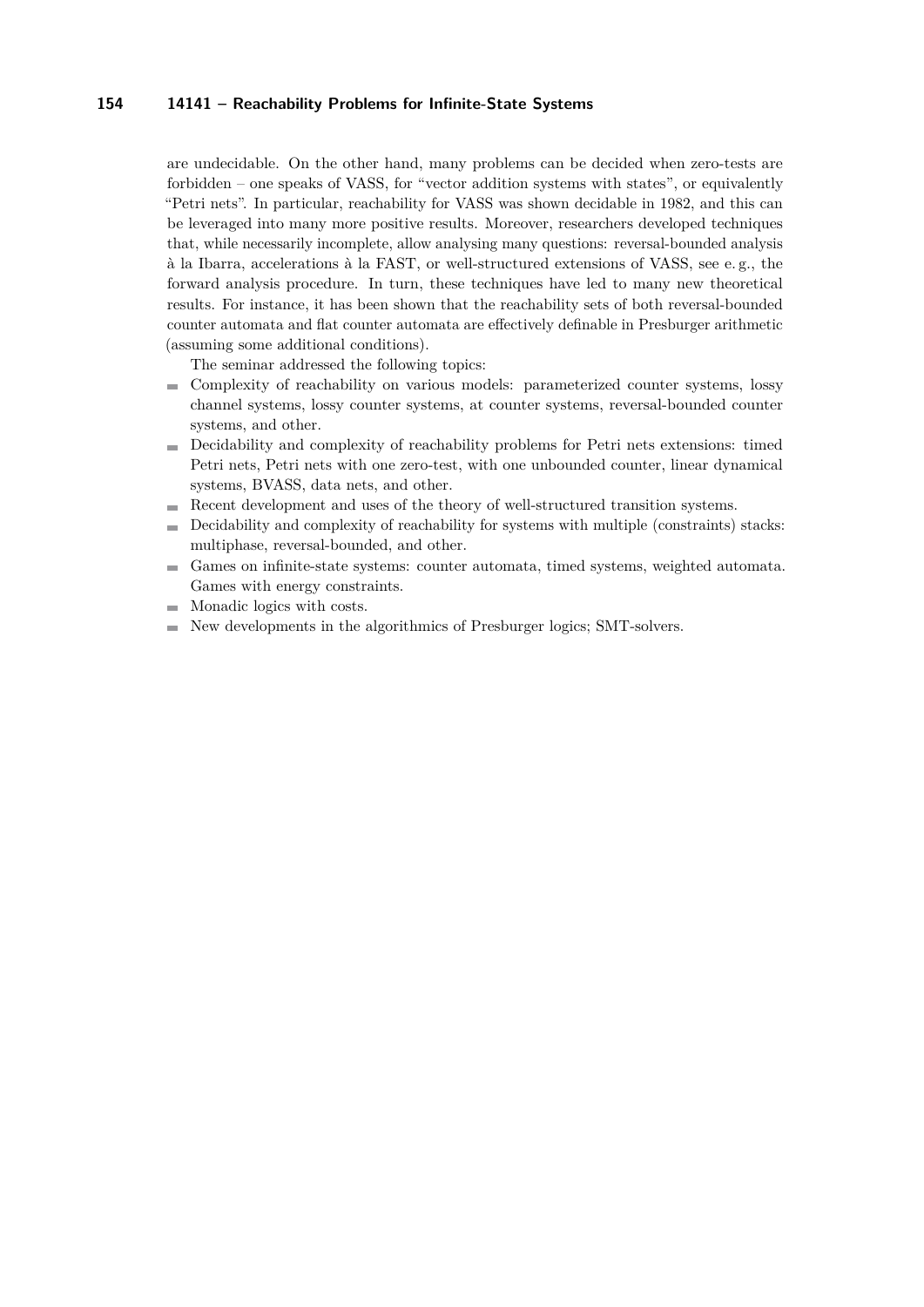# **2 Table of Contents**

| <b>Executive Summary</b><br>Javier Esparza, Alain Finkel, Pierre McKenzie, and Joel Ouaknine  153                                                         |
|-----------------------------------------------------------------------------------------------------------------------------------------------------------|
| <b>Overview of Talks</b>                                                                                                                                  |
| Cut-offs on Parameterized Systems                                                                                                                         |
| Timed Pushdown Automata<br>Mohamed Faouzi Atiq $\ldots \ldots \ldots \ldots \ldots \ldots \ldots \ldots \ldots \ldots \ldots \ldots \ldots 158$           |
| The Linear Ranking-Function Problem For Linear-Constraint Loops with a Precon-<br>dition                                                                  |
| Handling Infinitely Branching WSTS                                                                                                                        |
| Symbolic Hybrid Transduction                                                                                                                              |
| Sets with Atoms                                                                                                                                           |
| On the Hardness of Solving Ordinary Differential Equations                                                                                                |
| Zero-Reachability in Probabilistic Multi-Counter Automata                                                                                                 |
| Secure Equilibria in Weighted Games<br>Véronique Bruyère $\ldots \ldots \ldots \ldots \ldots \ldots \ldots \ldots \ldots \ldots \ldots \ldots \ldots 161$ |
| Infinite-state Model Checking with Data Recycling                                                                                                         |
| Reachability in Partial-Observation Stochastic Games                                                                                                      |
| Resoning About Data Repetitions with Counter Systems                                                                                                      |
| The VJGL Lemma<br>$Jean Goubault-Larrecq \ldots \ldots \ldots \ldots \ldots \ldots \ldots \ldots \ldots \ldots \ldots 162$                                |
| Temporal Logics and Automata on Multi-attributed Data Words with Ordered<br>Navigation                                                                    |
| Subclasses of Presburger Arithmetic and the Weak EXP Hierarchy                                                                                            |
| Reachability Problems are NP-complete for Flat Counter Systems with Octagonal<br>Loops                                                                    |
| Equivalences of Deterministic Systems as Reachability Problems                                                                                            |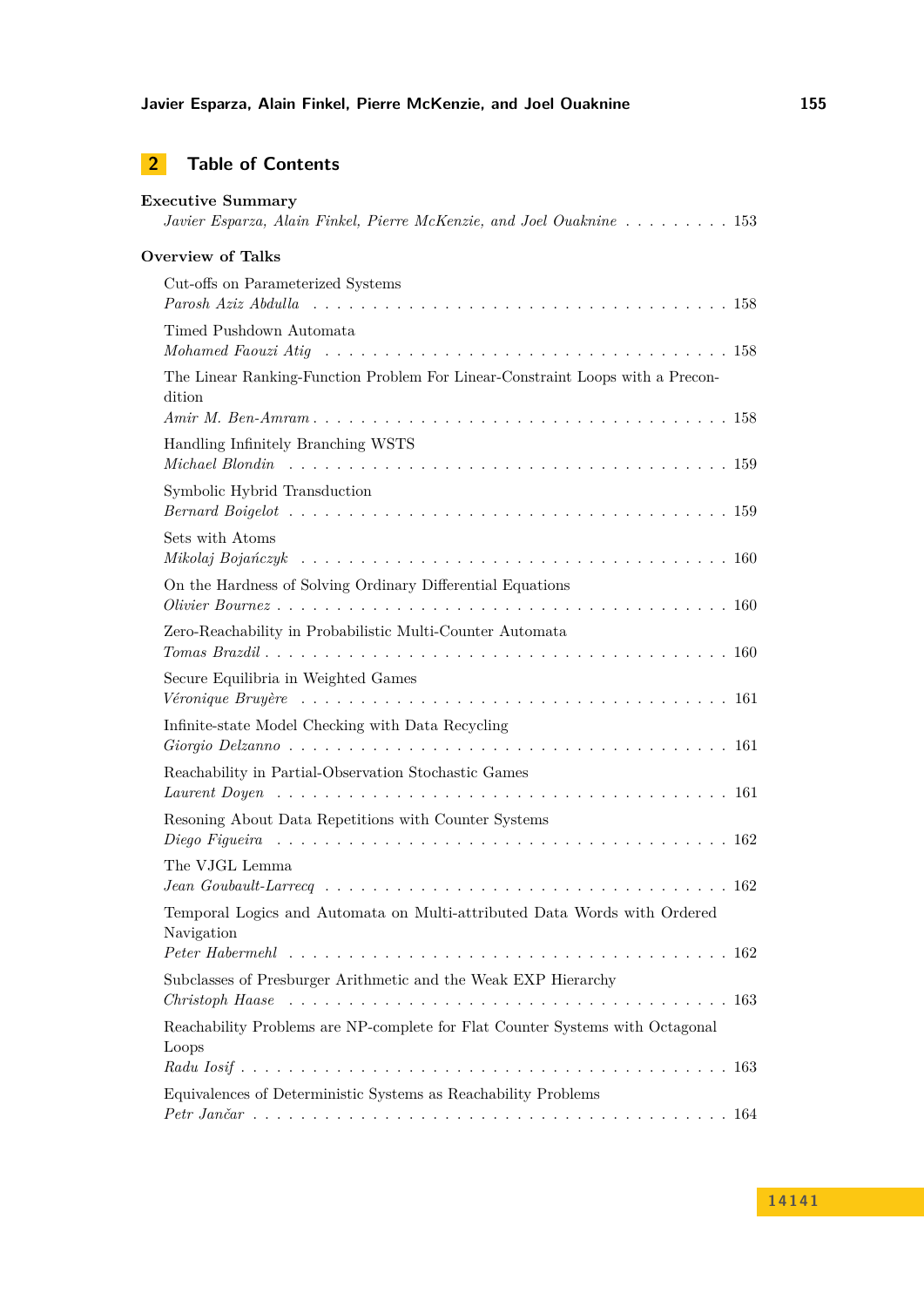| Analysis of Probabilistic Parallel Processes                                                                                                                                |
|-----------------------------------------------------------------------------------------------------------------------------------------------------------------------------|
| Well-Structured Graph Transformation Systems                                                                                                                                |
| Adversarial Patrolling Games                                                                                                                                                |
| Turing Machines Over Infinite Alphabets                                                                                                                                     |
| Non-Elementary Complexities for Branching VASS, MELL, and Extensions                                                                                                        |
| Vector Addition System Toolbox                                                                                                                                              |
| Deciding Coverability in Non-Monotone Infinite-State Systems                                                                                                                |
| Decision Problems for Discrete Linear Dynamical Systems: A Survey                                                                                                           |
| Software Model Checking via Petri Net Language Inclusion                                                                                                                    |
| Reachability Problems for Braids, Knots and Links - New Challenges for Computer<br>Science                                                                                  |
| Unordered Data Nets Are as Hard as Lossy Channel Systems<br>Fernando Rosa-Velardo $\ldots \ldots \ldots \ldots \ldots \ldots \ldots \ldots \ldots \ldots \ldots \ldots 168$ |
| Complexity Hierarchies Beyond Elementary                                                                                                                                    |
| Ackermann-hardness for Monotone Counter Systems<br>$Philippe Schnoebelen \ldots \ldots \ldots \ldots \ldots \ldots \ldots \ldots \ldots \ldots 169$                         |
| Critical Exponents of k-automatic Words and Generalizations                                                                                                                 |
| Infinite Games and Reachability                                                                                                                                             |
| Models of the lambdaY-Calculus for Weak Monadic Second-Order Logic                                                                                                          |
| Ultimate Positivity is Decidable for Simple Linear Recurrent Sequences                                                                                                      |
| <b>Open Problems</b>                                                                                                                                                        |
| Linear-Ranking Function and Affine Functions                                                                                                                                |
| Completion and Infinitely Branching WSTS                                                                                                                                    |
|                                                                                                                                                                             |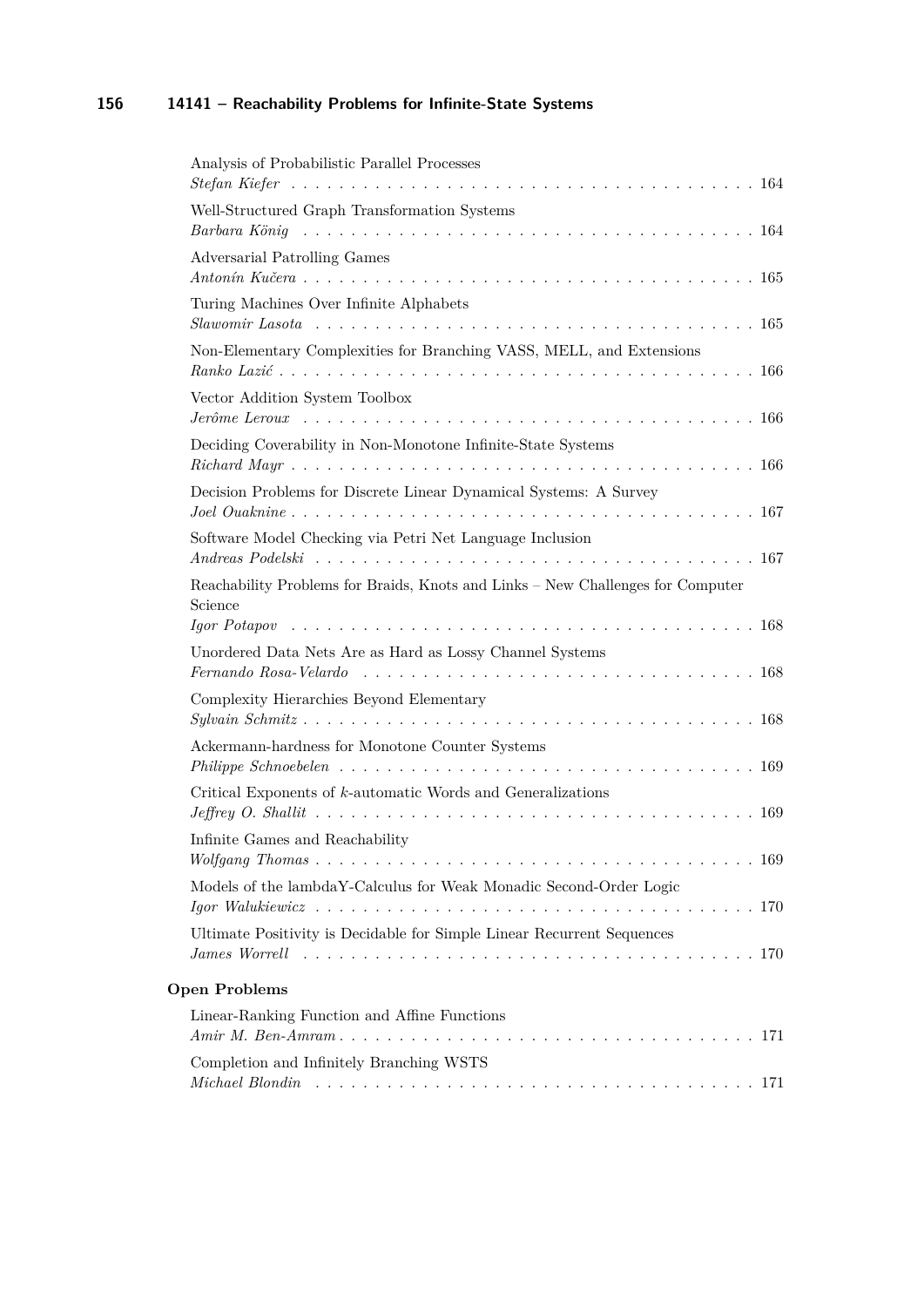## **Javier Esparza, Alain Finkel, Pierre McKenzie, and Joel Ouaknine 157**

| Symbolic Hybrid Transduction                                                                                               |
|----------------------------------------------------------------------------------------------------------------------------|
| The VJGL Lemma<br>$Jean Goubault-Larrecq \ldots \ldots \ldots \ldots \ldots \ldots \ldots \ldots \ldots \ldots \ldots 172$ |
| Subclasses of Presburger Arithmetic and the Weak EXP Hierarchy                                                             |
| Equivalences of Deterministic Systems as Reachability Problems                                                             |
| Turing machines over infinite alphabets                                                                                    |
| <b>Branching VAS</b>                                                                                                       |
| Decision Problems for Discrete Linear Dynamical Systems                                                                    |
| Rewriting Over Infinite Alphabets                                                                                          |
| Unordered Data Nets                                                                                                        |
| Cichoń's Principle Redux                                                                                                   |
| Weakly Computing Numerical Functions                                                                                       |
| Critical Exponents of $k$ -automatic Words and Generalizations                                                             |
|                                                                                                                            |
|                                                                                                                            |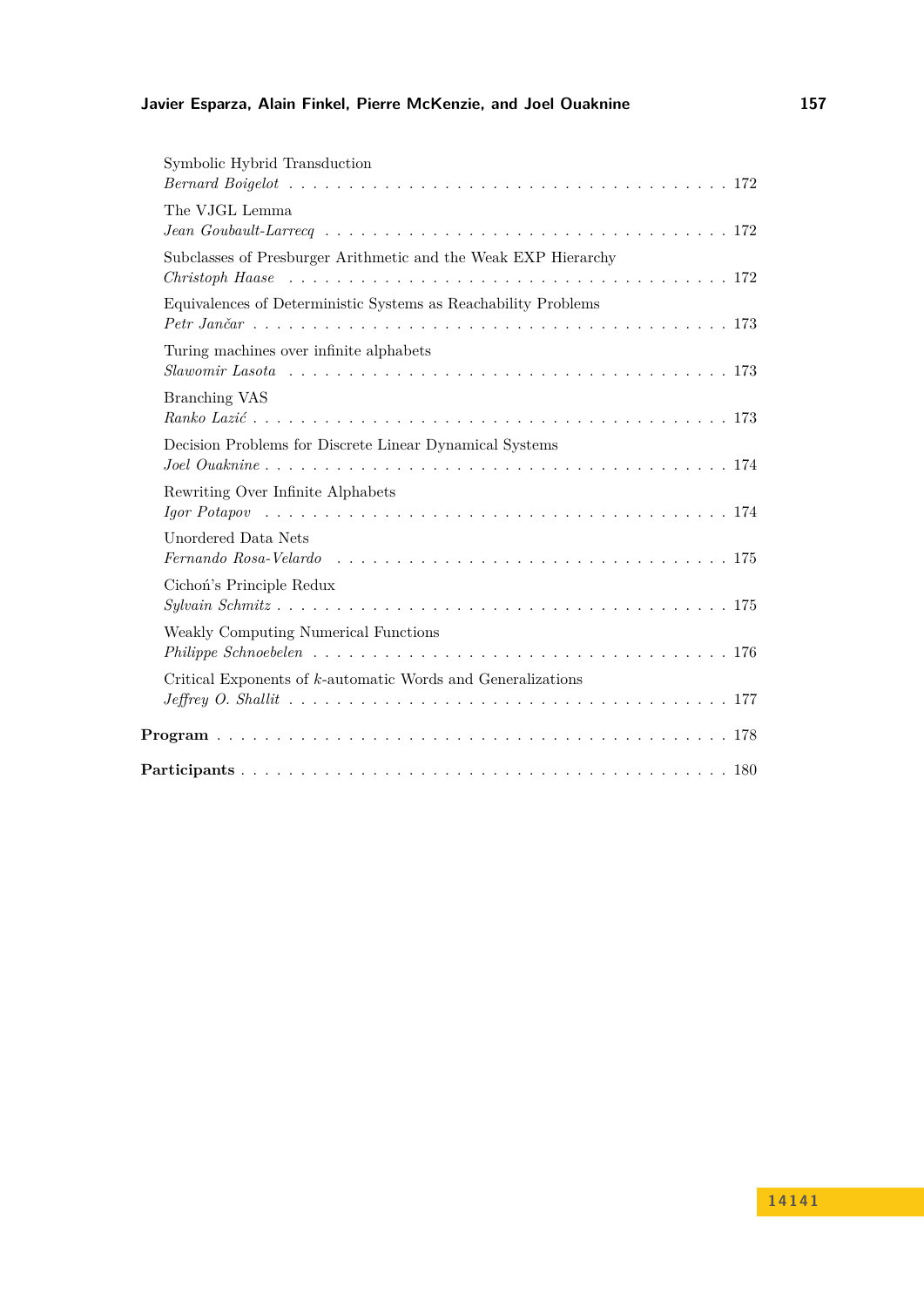<span id="page-5-0"></span>

### <span id="page-5-1"></span>**3.1 Cut-offs on Parameterized Systems**

*Parosh Aziz Abdulla (Uppsala University, SE)*

License  $\textcircled{a}$  [Creative Commons BY 3.0 Unported](http://creativecommons.org/licenses/by/3.0/) license © [Parosh Aziz Abdulla](#page-5-1)

We present a simple and efficient framework for automatic verification of systems with a parameteric number of communicating processes.

The processes may be organized in various topologies such as words, multisets, rings, or trees.

Our method needs to inspect only a small number of processes in order to show correctness of the whole system. It relies on an abstraction function that views the system from the perspective of a fixed number of processes. The abstraction is used during the verification procedure in order to dynamically detect cut-off points beyond which the search of the state space need not continue.

Our experimentation on a variety of benchmarks demonstrate that the method is highly efficient and that it works well even for classes of systems with undecidable verification problems. *(Preliminary abstract, March 30 2014)*

#### <span id="page-5-2"></span>**3.2 Timed Pushdown Automata**

*Mohamed Faouzi Atig (Uppsala University, SE)*

```
License \textcircled{c}Creative Commons BY 3.0 Unported license
                © Mohamed Faouzi Atig
 Joint work of Abdulla, Parosh Aziz; Atig, Mohamed Faouzi; Stenman, Jari
Main reference P. A. Abdulla, M. F. Atig, J. Stenman, "Zenoness for Timed Pushdown Automata," in Proc. of the
              15th Int'l Workshop on Verification of Infinite-State Systems (INFINITY'14), EPTCS, Vol. 140,
              pp. 35–47, 2014.
         URL http://dx.doi.org/10.4204/EPTCS.140.3
```
Timed pushdown automata are pushdown automata extended with a finite set of real-valued clocks. Additionally, each symbol in the stack is equipped with avalue representing its age. The enabledness of a transition may depend on the values of the clocks and the age of the topmost symbol. Therefore, dense-timed pushdown automata subsume both pushdown automata and timed automata. In this talk, I will show that the reachability and zenoness problems are EXPTIME-complete.

### <span id="page-5-3"></span>**3.3 The Linear Ranking-Function Problem For Linear-Constraint Loops with a Precondition**

*Amir M. Ben-Amram (Academic College of Tel Aviv, IL)*

License  $\bigcirc$  [Creative Commons BY 3.0 Unported](http://creativecommons.org/licenses/by/3.0/) license © [Amir M. Ben-Amram](#page-5-3)

The linear ranking-function problem for (single-path) linear-constraint loops has been wellstudied and its complexity established for loop that compute over integers or over the rational numbers. That is, when one assumes that any initial state is possible. What if one is also given part ofthe initial state? Then the problem is much harder. I can prove some lower bounds but it is not known if the problems are even decidable.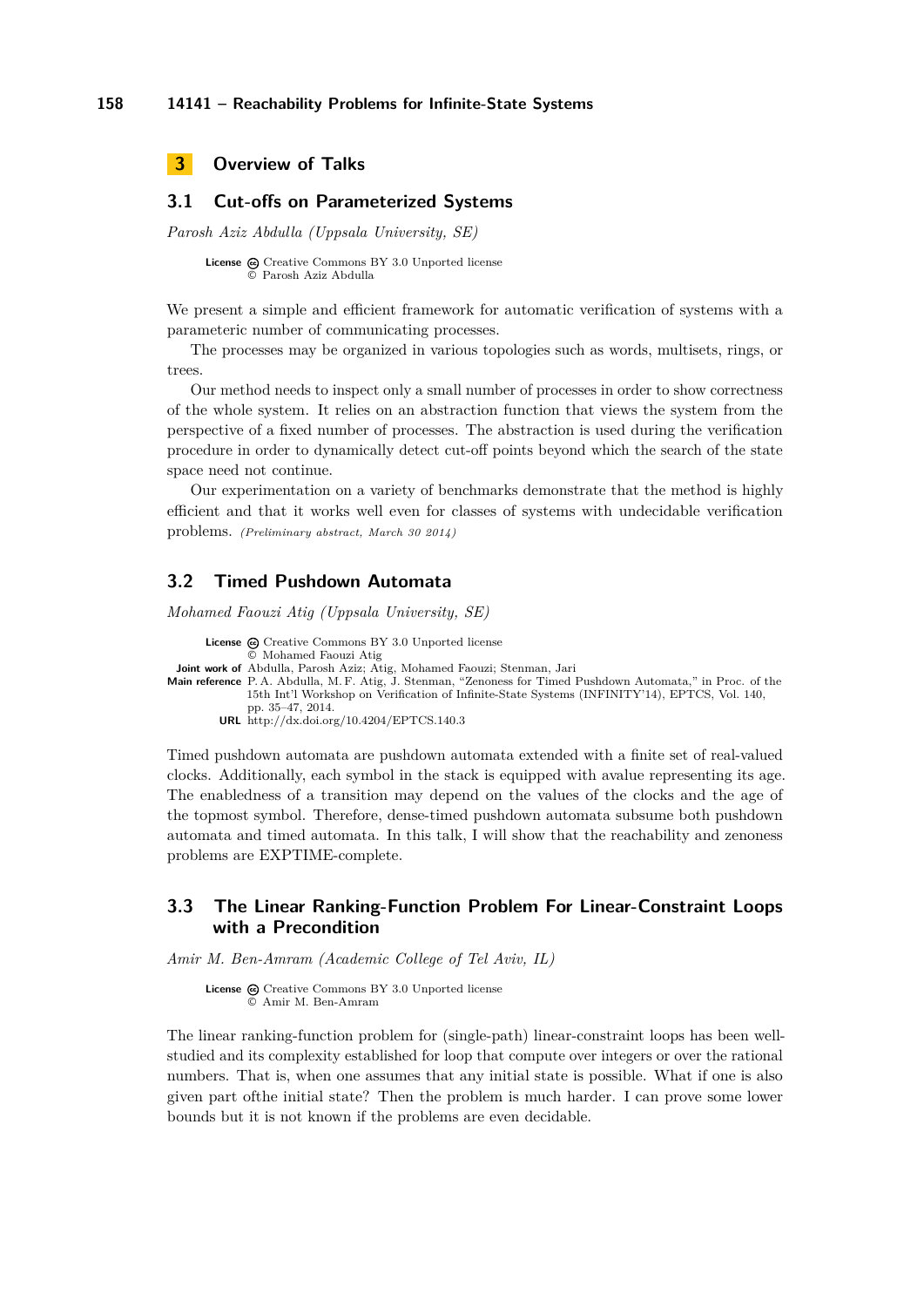### <span id="page-6-0"></span>**3.4 Handling Infinitely Branching WSTS**

*Michael Blondin (ENS Cachan, FR and Université de Montréal, CA)*

**License**  $\textcircled{e}$  [Creative Commons BY 3.0 Unported](http://creativecommons.org/licenses/by/3.0/) license © [Michael Blondin](#page-6-0) **Joint work of** Blondin, Michael; Finkel, Alain; McKenzie, Pierre **Main reference** [M. Blondin, A. Finkel, P. McKenzie, "Handling Infinitely Branching WSTS," in Proc. of the 41st](http://dx.doi.org/10.1007/978-3-662-43951-7_2) [Int'l Colloquium on Automata, Languages, and Programming \(ICALP'14\), LNCS, Vol. 8573,](http://dx.doi.org/10.1007/978-3-662-43951-7_2) [pp. 13–25, Springer, 2014.](http://dx.doi.org/10.1007/978-3-662-43951-7_2) **URL** [http://dx.doi.org/10.1007/978-3-662-43951-7\\_2](http://dx.doi.org/10.1007/978-3-662-43951-7_2)

Most decidability results concerning well-structured transition systems apply to the finitely branching variant. Yet some models (inserting automata, omega-Petri nets, ...) are naturally infinitely branching. Here we develop tools to handle infinitely branching WSTS by exploiting the crucial property that in the (ideal) completion of a well-quasi-ordered set, downwardclosed sets are finite unions of ideals. Then, using these tools, we derive decidability results and we delineate the undecidability frontier in the case of the termination, the controlstate maintainability and the coverability problems. A new forward algorithm for deciding coverability is obtained and boundedness is also shown decidable.

### <span id="page-6-1"></span>**3.5 Symbolic Hybrid Transduction**

*Bernard Boigelot (Université de Liège, BE)*

**License**  $\textcircled{e}$  [Creative Commons BY 3.0 Unported](http://creativecommons.org/licenses/by/3.0/) license © [Bernard Boigelot](#page-6-1)

This work addresses the exact computation of the set of reachable configurations of systems modeled by linear hybrid automata. The contribution is an original approach to accelerating control cycles, which consists in computing symbolically the effect of iterating such cycles any number of times. This is achieved by first modeling the data transformation labeling a cycle as a Linear Hybrid Relation, which is a set of linear constraints describing the transformation applied to the variables when this cycle is followed. A LHR maps individual variable values onto a set corresponding to a convex polyhedron in *n*-dimensional space, and such a polyhedron into a polyhedron of the same form. We introduce a data structure called linear hybrid transducer that represents a LHR and makes it possible to reason about the possible transformations that such a LHR induces on polyhedra. Accelerating a LHR can then be performed by computing symbolically the transitive closure of its corresponding linear hybrid transducer. This effectively reduces the acceleration of LHR to a purely discrete problem.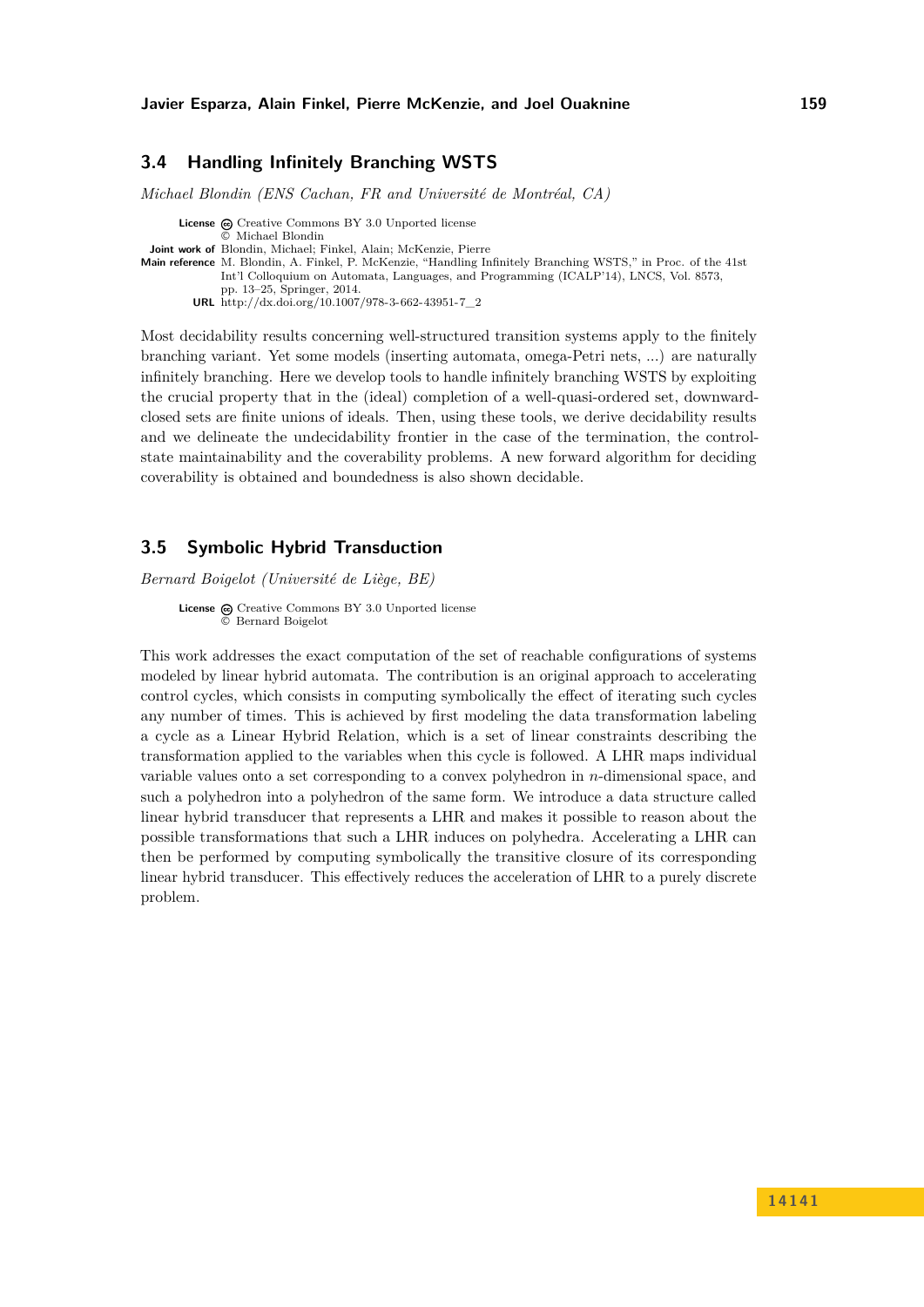#### <span id="page-7-0"></span>**3.6 Sets with Atoms**

*Mikolaj Bojańczyk (University of Warsaw, PL)*

**License**  $\odot$  [Creative Commons BY 3.0 Unported](http://creativecommons.org/licenses/by/3.0/) license © [Mikolaj Bojańczyk](#page-7-0) **Joint work of** Bojańczyk, Mikolaj; Slawomir Lasota; Bartek Klin; Luc Segoufin; Szymon Toruńczyk; Joanna Ochremiak **URL** <http://atoms.mimuw.edu.pl>

The talk is about sets with atoms, and how they can be used to compute some things about infinite sets. Included in the talk is a demonstration of a tool, written by Eryk Kopczynski, which allows one to compile and run the following program.

for every rational numbers x, y, z if  $(x < y)$  and  $(y < z)$  and not  $(x < z)$  then print ''error''

The program does not print "error". In general, instead of the rational numbers, there can be any logical structure with a decidable first-order theory. The tool is an implementation, and a theoretical extension, of a programming language for sets with atoms.

### <span id="page-7-1"></span>**3.7 On the Hardness of Solving Ordinary Differential Equations**

*Olivier Bournez (École Polytechnique – Palaiseau, FR)*

License  $\bigcirc$  [Creative Commons BY 3.0 Unported](http://creativecommons.org/licenses/by/3.0/) license © [Olivier Bournez](#page-7-1)

We prove that a particular class of ordinary differential equations (ordinary differential equations with polynomial right hand side) can be solved in polynomial time.

We prove that conversely that polynomial time can be characterized by ordinary differential equations with polynomial right hand side.

This yields both an implicit characterization of polynomial time in terms of ordinary differential equations, and a completeness result on the reachability problems for the corresponding class. *(Preliminary abstract, March 30 2014)*

### <span id="page-7-2"></span>**3.8 Zero-Reachability in Probabilistic Multi-Counter Automata**

*Tomas Brazdil (Masaryk University – Brno, CZ)*

License  $\bigcirc$  [Creative Commons BY 3.0 Unported](http://creativecommons.org/licenses/by/3.0/) license © [Tomas Brazdil](#page-7-2)

We study the qualitative and quantitative zero-reachability problem in probabilistic multicounter systems. We identify the undecidable variants of the problems, and then we concentrate on the remaining two cases. In the first case, when we are interested in the probability of all runs that visit zero in some counter, we show that the qualitative zeroreachability is decidable in time which is polynomial in the size of a given pMC and doubly exponential in the number of counters. In the second case, when we are interested in the probability of all runs that visit zero in some counter different from the last counter, we show that the qualitative zero-reachability is decidable. In both cases we show that the probability of all zero-reaching runs can be effectively approximated up to an arbitrarily small given error  $\epsilon > 0$ . *(Preliminary abstract, March 30 2014)*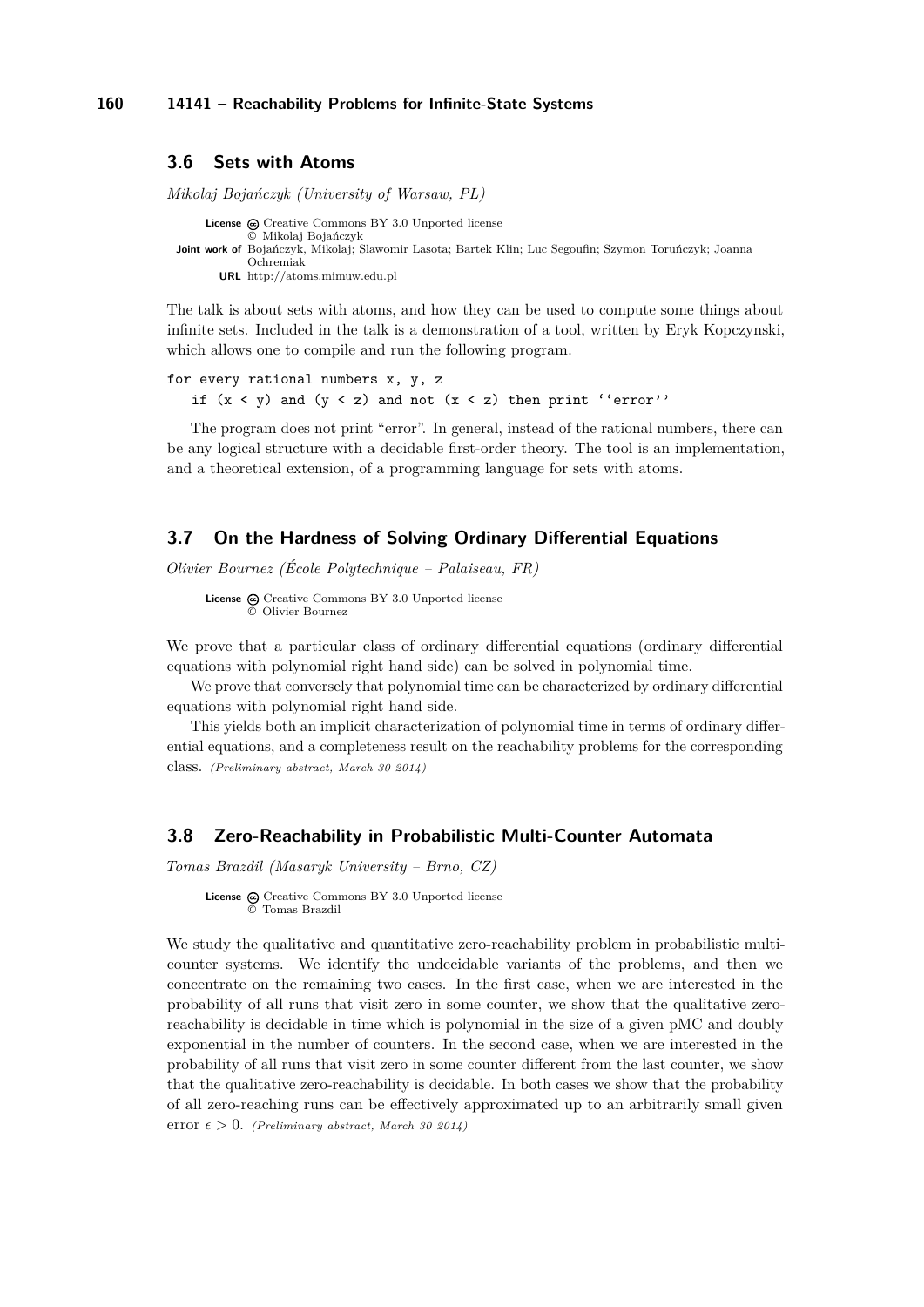### <span id="page-8-0"></span>**3.9 Secure Equilibria in Weighted Games**

*Véronique Bruyère (University of Mons, BE)*

**License**  $\textcircled{e}$  [Creative Commons BY 3.0 Unported](http://creativecommons.org/licenses/by/3.0/) license [Véronique Bruyère](#page-8-0)

We consider two-player non zero-sum infinite duration games played on weighted graphs. We extend the notion of secure equilibrium introduced by Chatterjee et al., from the Boolean setting to this quantitative setting. As for the Boolean setting, our notion of secure equilibrium refines the classical notion of Nash equilibrium. We prove that secure equilibria always exist in a large class of weighted games which includes common measures like sup, inf, lim sup, lim inf, mean-payoff, and discounted sum. Moreover we show that one can synthesize such strategy profiles that are finite-memory and use few memory. We also prove that the constrained existence problem for secure equilibria is decidable for sup, inf, lim sup, lim inf and mean-payoff measures. Our solutions rely on new results for zero-sum quantitative games with lexicographic objectives that are interesting on their own right.

### <span id="page-8-1"></span>**3.10 Infinite-state Model Checking with Data Recycling**

*Giorgio Delzanno (University of Genova, IT)*

License  $\textcircled{c}$  [Creative Commons BY 3.0 Unported](http://creativecommons.org/licenses/by/3.0/) license © [Giorgio Delzanno](#page-8-1)

We present a model checking algorithm for infinite-state systems based on a garbage collection procedure for dynamically recycling unused data representations. The goal of data recycling is to maintain within a finite range the set of representations of distinct values needed for a complete state space exploration. The verification procedure takes inspiration from recent decidability results obtained for classes of data-centric systems with dynamic generation of fresh data. We have implemented a prototype version of the algorithm using the Spin model checker and applied it to some classical examples of concurrent systems with unbounded data, like Lamport's bakery and ticket mutual exclusion protocols with a fixed number of process instances. *(Preliminary abstract, March 30 2014)*

### <span id="page-8-2"></span>**3.11 Reachability in Partial-Observation Stochastic Games**

*Laurent Doyen (ENS Cachan, FR)*

```
License \textcircled{c}Creative Commons BY 3.0 Unported license
               © Laurent Doyen
 Joint work of Doyen, Laurent; Chatterjee, Krishnendu
Main reference K. Chatterjee, L. Doyen, "Partial-Observation Stochastic Games: How to Win when Belief Fails,"
              in Proc. of the 27th Annual IEEE Symp. on Logic in Computer Science (LICS'12), pp. 175–184,
              IEEE, 2012; pre-print available as arXiv:1107.2141 [cs.GT].
         URL http://dx.doi.org/10.1109/LICS.2012.28
         URL http://arxiv.org/abs/1107.2141v1
```
The talk presents a quick survey of the main results about the complexity of two-player partial-observation finite-state stochastic games with a reachability objective (as well as some subclasses and extensions).

While several (recent) results have enriched our knowledge about this framework, it is not known whether the existence of a winning strategy is decidable for reachability games with pure strategies.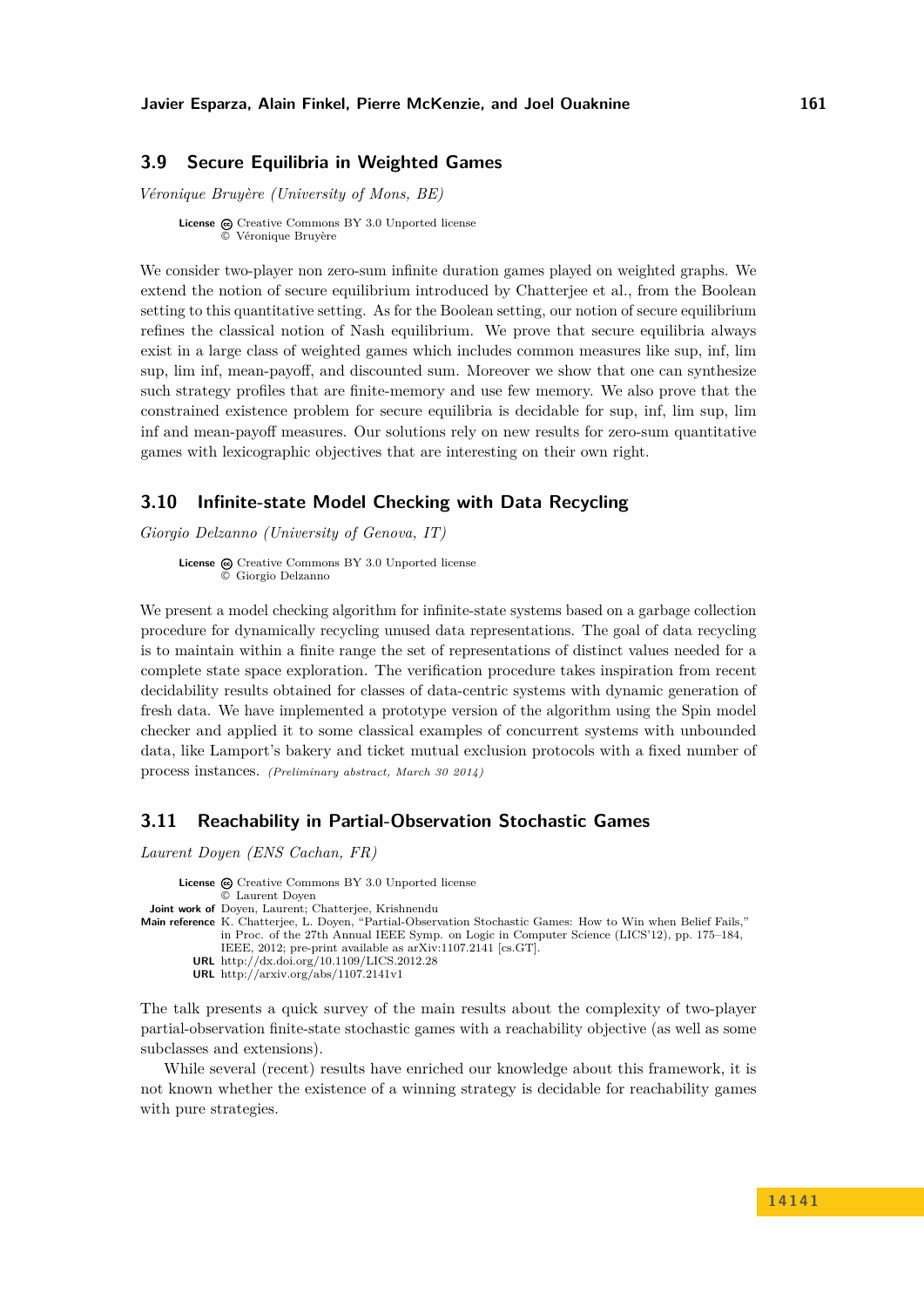Special cases of this problem are decidable, and show that the memory requirement is at least non-elementary (tower of exponentials) although the games are finite-state and with a simple reachability objective (and finite memory is sufficient).

This surprising result has connections with difficult problems for certain classes of counter systems. The talk glances through this connection and open problem.

#### <span id="page-9-0"></span>**3.12 Resoning About Data Repetitions with Counter Systems**

*Diego Figueira (University of Edinburgh, GB)*

**License**  $\odot$  [Creative Commons BY 3.0 Unported](http://creativecommons.org/licenses/by/3.0/) license © [Diego Figueira](#page-9-0) **Joint work of** Demri, Stéphane; Figueira, Diego; Praveen, M. **Main reference** [S. Demri, D. Figueira, M. Praveen, "Reasoning about Data Repetitions with Counter Systems," in](http://dx.doi.org/10.1109/LICS.2013.8) [Proc. of the 28th Annual ACM/IEEE Symp. on Logic in Computer Science, pp. 33–42, IEEE,](http://dx.doi.org/10.1109/LICS.2013.8) [2013.](http://dx.doi.org/10.1109/LICS.2013.8) **URL** <http://dx.doi.org/10.1109/LICS.2013.8>

We study linear-time temporal logics interpreted over data words with multiple attributes. We demonstrate correspondences between satisfiability problems for logics and reachability-like decision problems for counter systems. We show that allowing/disallowing atomic formulas expressing repetitions of values in the past corresponds to the reachability/coverability problem in Petri nets. This gives us 2-EXPSPACE upper bounds for several satisfiability problems. We prove matching lower bounds by reduction from a reachability problem for a newly introduced class of counter systems. This new class is a succinct version of vector addition systems with states in which counters are accessed via pointers, a potentially useful feature in other contexts. We strengthen further the correspondences between data logics and counter systems by characterizing the complexity of fragments, extensions and variants of the logic.

#### <span id="page-9-1"></span>**3.13 The VJGL Lemma**

*Jean Goubault-Larrecq (ENS Cachan, FR)*

License  $\bigcirc$  [Creative Commons BY 3.0 Unported](http://creativecommons.org/licenses/by/3.0/) license © [Jean Goubault-Larrecq](#page-9-1)

The VJGL Lemma generalizes a famous useful theorem by Valk and Jantzen (1985). It allows one to compute finite bases of upward closed subsets *U* of well-quasi-ordered sets *X* under two simple assumptions: the so-called effective complement property, and the assumption that it is decidable whether a given element of the completion of *X* meets *U*. We give a short proof of it, and applications to several (in fact infinitely many) well-quasi-ordered sets. The effective complement property is true in all these cases.

### <span id="page-9-2"></span>**3.14 Temporal Logics and Automata on Multi-attributed Data Words with Ordered Navigation**

*Peter Habermehl (Université Paris-Diderot, FR)*

```
License \odotCreative Commons BY 3.0 Unported license
       © Peter Habermehl
```
We study temporal logics and automata on multi-attributed data words. Recently, BD-LTL was introduced as a temporal logic on data words extending LTL by navigation along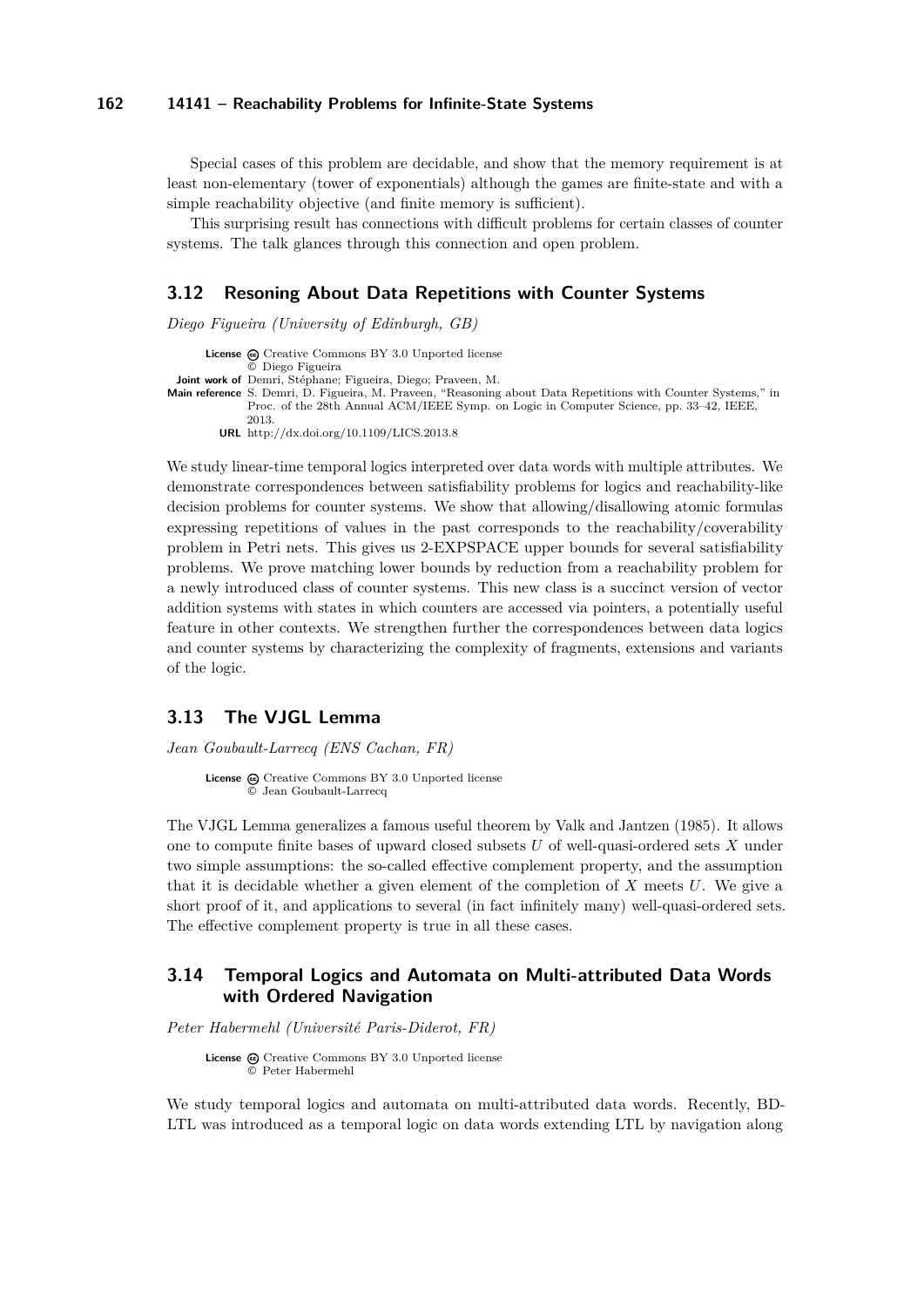#### **Javier Esparza, Alain Finkel, Pierre McKenzie, and Joel Ouaknine 163**

positions of single data values. It is known that allowing for navigation wrt. tuples of data values renders the logic undecidable. We therefore introduce ND-LTL, an extension of BD-LTL by tuple-navigation that is only restricted in terms of a certain order on the attributes. While complete ND-LTL is still undecidable, the two natural fragments allowing for either future or past navigation along data values are shown to be Ackermann-hard, yet decidability is obtained by reduction to nested multi-counter systems. To this end, we introduce and study nested variants of data automata as an intermediate model simplifying the constructions. Interestingly, on BD-LTL, the same restrictions have a significant impact on the decision procedure. While satisfiability of BD-LTL is as hard as reachability in Petri nets, our restrictions yield two 2-EXPSPACE-complete fragments. *(Preliminary abstract, March 30 2014)*

### <span id="page-10-0"></span>**3.15 Subclasses of Presburger Arithmetic and the Weak EXP Hierarchy**

*Christoph Haase (ENS Cachan, FR)*

**License**  $\textcircled{e}$  [Creative Commons BY 3.0 Unported](http://creativecommons.org/licenses/by/3.0/) license © [Christoph Haase](#page-10-0) **Main reference** [C. Haase, "Subclasses of Presburger Arithmetic and the Weak EXP Hierarchy," arXiv:1401.5266v2](http://arxiv.org/abs/1401.5266v2) [\[cs.LO\], 2014.](http://arxiv.org/abs/1401.5266v2) **URL** <http://arxiv.org/abs/1401.5266v2>

I will show that for any fixed  $i > 0$ , the  $\Sigma_{i+1}$ -fragment of Presburger arithmetic, i.e., its restriction to  $i + 1$  quantifier alternations beginning with an existential quantifier, is complete for the *i*<sup>th</sup> level of the weak EXP hierarchy. This result completes the computational complexity landscape for Presburger arithmetic, a line of research which dates back to the seminal work by Fischer & Rabin in 1974. Moreover, I will discuss bounds on sets of naturals definable in the existential fragment of Presburger arithmetic: given an existential formula  $p(x)$ , I will show that the set of solutions is an ultimately periodic set whose period can be doubly-exponentially bounded from below and above.

### <span id="page-10-1"></span>**3.16 Reachability Problems are NP-complete for Flat Counter Systems with Octagonal Loops**

*Radu Iosif (VERIMAG – Gières, FR)*

License  $\textcircled{a}$  [Creative Commons BY 3.0 Unported](http://creativecommons.org/licenses/by/3.0/) license © [Radu Iosif](#page-10-1) **Joint work of** Iosif, Radu; Bozga, Marius; Konecny, Filip **Main reference** [M. Bozga, R. Iosif, F. Konecny, "Safety Problems are NP-complete for Flat Integer Programs with](http://arxiv.org/abs/1307.5321v3) [Octagonal Loops," arXiv:1307.5321v3 \[cs.CC\], 2013.](http://arxiv.org/abs/1307.5321v3) **URL** <http://arxiv.org/abs/1307.5321v3>

This paper proves the NP-completeness of the reachability problem for the class of flat counter machines with difference bounds and, more generally, octagonal relations, labeling the transitions on the loops. The proof is based on the fact that the sequence of powers of such relations can be encoded as a periodic sequence of matrices, and that both the prefix and the period of this sequence are simply exponential in the size of the binary encoding of the relation. This result allows to characterize the complexity of the reachability problem for one of the most studied class of counter machines, and has a potential impact for other problems in program verification.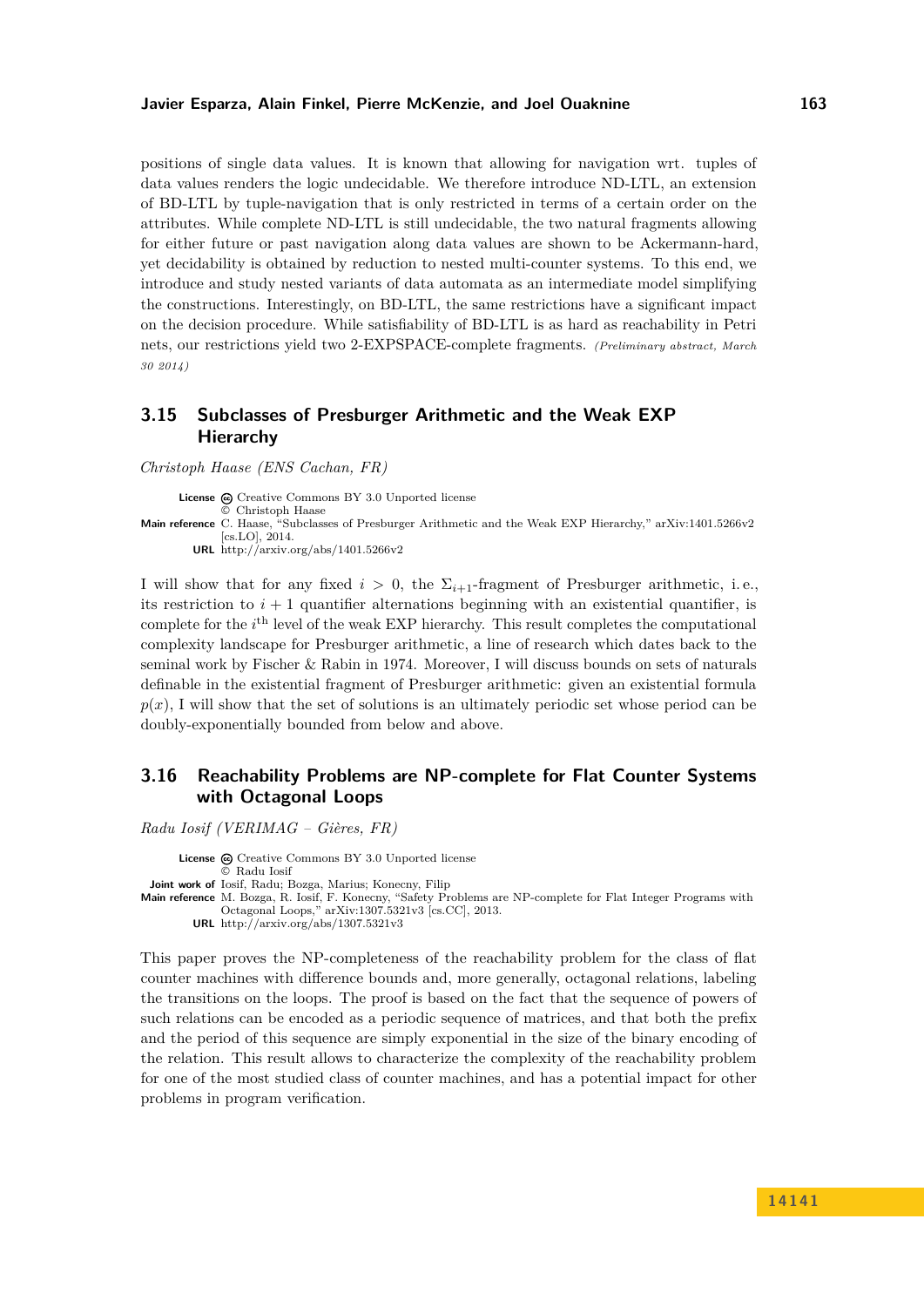### <span id="page-11-0"></span>**3.17 Equivalences of Deterministic Systems as Reachability Problems**

*Petr Jančar (TU – Ostrava, CZ)*

**License**  $\odot$  [Creative Commons BY 3.0 Unported](http://creativecommons.org/licenses/by/3.0/) license [Petr Jančar](#page-11-0)

In a labelled transition system (LTS), a pair (*s, t*) of states is in the trace-preorder if each trace (a sequence of actions) that is enabled by *s* is also enabled by *t*. States *s, t* are trace-equivalent if both  $(s, t)$  and  $(t, s)$  are in the trace preorder. For a deterministic LTS L, the complement of the trace-preorder problem can be naturally formulated as a reachability problem in the product deterministic LTS  $L \times L$ :  $(s, t)$  is not in the trace-preorder if there is a pair  $(s', t')$ that is reachable from  $(s, t)$  and where  $s'$  enables an action that is not enabled by  $t'$ . We focus on these (reachability) problems for deterministic pushdown automata (DPDA) where the trace-preorder is undecidable while the trace-equivalence is known to be in TOWER. The precise complexity of the latter remains a challenging problem, since only P-hardness is known regarding the lower bound.

### <span id="page-11-1"></span>**3.18 Analysis of Probabilistic Parallel Processes**

*Stefan Kiefer (University of Oxford, GB)*

```
License \textcircled{c}Creative Commons BY 3.0 Unported license
               © Stefan Kiefer
 Joint work of Bonnet, Remi; Kiefer, Stefan; Lin, Anthony W.
Main reference R. Bonnet, S. Kiefer, A.W. Lin, "Analysis of Probabilistic Basic Parallel Processes," in Proc. of
              the 17th Int'l Conf. on Foundations of Software Science and Computation Structures
              (FOSSACS'14), LNCS, Vol. 8412, pp. 43–57, Springer, 2014.
         URL http://dx.doi.org/10.1007/978-3-642-54830-7_3
```
Basic Parallel Processes (BPPs) are a well-known subclass of Petri Nets. They are the simplest common model of concurrent programs that allows unbounded spawning of processes.

In the probabilistic version of BPPs, every process generates other processes according to a probability distribution. We study the decidability and complexity of fundamental qualitative problems over probabilistic BPPs – in particular reachability with probability 1 of different classes of target sets (e. g. upward-closed sets).

Our results concern both the Markov-chain model, where processes are scheduled randomly, and the MDP model, where processes are picked by a scheduler.

#### <span id="page-11-2"></span>**3.19 Well-Structured Graph Transformation Systems**

*Barbara König (Universität Duisburg-Essen, DE)*

License  $\textcircled{c}$  [Creative Commons BY 3.0 Unported](http://creativecommons.org/licenses/by/3.0/) license © [Barbara König](#page-11-2) **Joint work of** König, Barbara; Stueckrath, Jan

Graph transformation systems (GTSs) can be seen as well-structured transition systems (WSTSs), thus obtaining decidability results for certain classes of GTSs. It was shown that well-structuredness can be obtained using the minor ordering as a well-quasi-order. We extend this idea to obtain a general framework in which several types of GTSs can be seen as (restricted) WSTSs. We instantiate this framework with the subgraph ordering and the induced subgraph ordering. Furthermore we present the tool UNCOVER and discuss runtime results.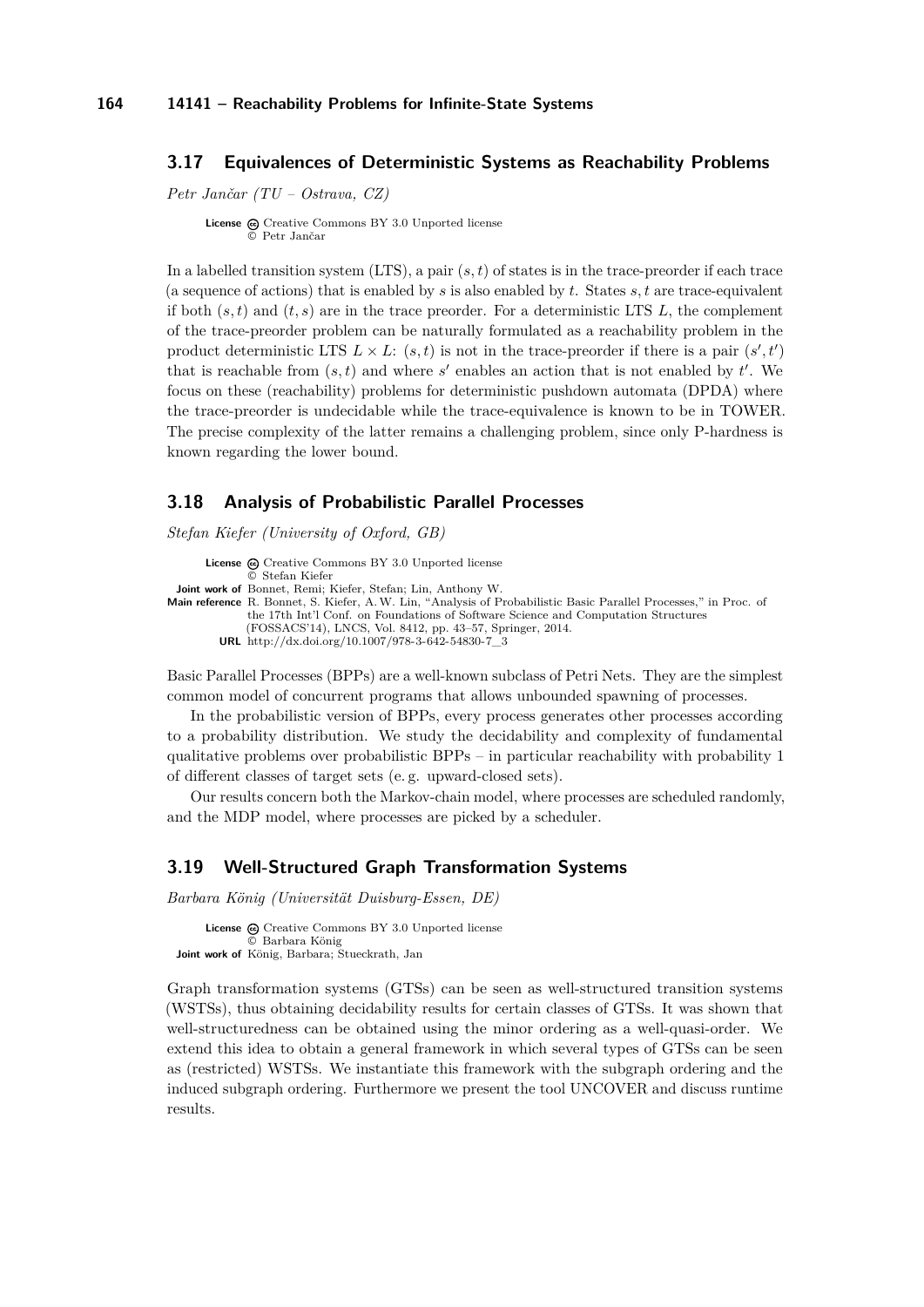#### **Javier Esparza, Alain Finkel, Pierre McKenzie, and Joel Ouaknine 165**

#### <span id="page-12-0"></span>**3.20 Adversarial Patrolling Games**

*Antonín Kučera (Masaryk University – Brno, CZ)*

**License**  $\textcircled{e}$  [Creative Commons BY 3.0 Unported](http://creativecommons.org/licenses/by/3.0/) license © [Antonín Kučera](#page-12-0)

Patrolling is one of the central problems in operational security. Formally, a *patrolling problem* is specified by a set *U* of vulnerable *targets* and a function *d* which to every target *u* assigns the time  $d(u) \in N$  needed to complete an intrusion at *u*. The goal is to design an optimal strategy for a *defender* who is moving from target to target and aims at detecting possible intrusions. The defender can detect an intrusion at *u* only by visiting *u* before the intrusion is completed. The goal of the *attacker* is to maximize the probability of a successful attack. We assume that the attacker is *adversarial*, i. e., he knows the strategy of the defender and can observe her moves. We assume that all targets are equally important and that each move from target to target takes one unit of time. The set of admissible moves is specified by an *environment*  $E \subseteq U \times U$ , where the fully connected digraph (incl. all loops) models the *unrestricted environment*.

We prove that the defender has an optimal strategy for every patrolling problem and every environment. Then, we give an upper bound for the *Stackelberg value*, i. e., the maximal probability of successfully defended attacks that can be achieved by the defender against an arbitrary strategy of the attacker. The bound is valid for an arbitrary environment. Further, we show that if for every attack length *k* the total number of all targets *u* with  $d(u) = k$ is divisible by *k*, then the bound is achievable in the unrestricted environment by a simple *modular* strategy of the defender which is computable in polynomial time. We also give an exact classification of all *sufficiently connected* environments *E* where the bound is achievable – we show that there is a *characteristic digraph* computable in polynomial time such that *E* is sufficiently connected if and only if it contains a subdigraph isomorphic to the characteristic digraph. Hence, the problem whether a given environment is sufficiently connected is in **NP**, and we provide a matching lower bound which is valid also for restricted subclasses of patrolling problems.

#### <span id="page-12-1"></span>**3.21 Turing Machines Over Infinite Alphabets**

*Slawomir Lasota (University of Warsaw, PL)* License  $\textcircled{a}$  [Creative Commons BY 3.0 Unported](http://creativecommons.org/licenses/by/3.0/) license © [Slawomir Lasota](#page-12-1)

**Main reference** [M. Bojańczyk, B. Klin, S. Lasota, S. Torunczyk, "Turing Machines with Atoms," in Proc. of the](http://dx.doi.org/10.1109/LICS.2013.24) [28th Annual ACM/IEEE Symposium on Logic in Computer Science \(LICS'13\), pp. 183–192, IEEE](http://dx.doi.org/10.1109/LICS.2013.24) [CS, 2013.](http://dx.doi.org/10.1109/LICS.2013.24) **URL** <http://dx.doi.org/10.1109/LICS.2013.24>

In sets with atoms, finiteness is relaxed to "finiteness up to permutation", known as orbitfiniteness. The talk will be devoted to Turing machines where state space, input alphabet and transition relation are orbit-finite. We will focuson two main results.

First, we show that deterministic machines are weaker than nondeterministic ones; in particular, P is not equal NP in sets with atoms. The separating language is closely related to the Cai-Fuerer-Immerman graphs used in descriptive complexity theory. The second result is an effective characterization of those input alphabets for which Turing machines determinize (called standard alphabets). To this end, the determinization problem is expressed as a Constraint Satisfaction Problem, and a characterization is obtained from deep results in CSP theory.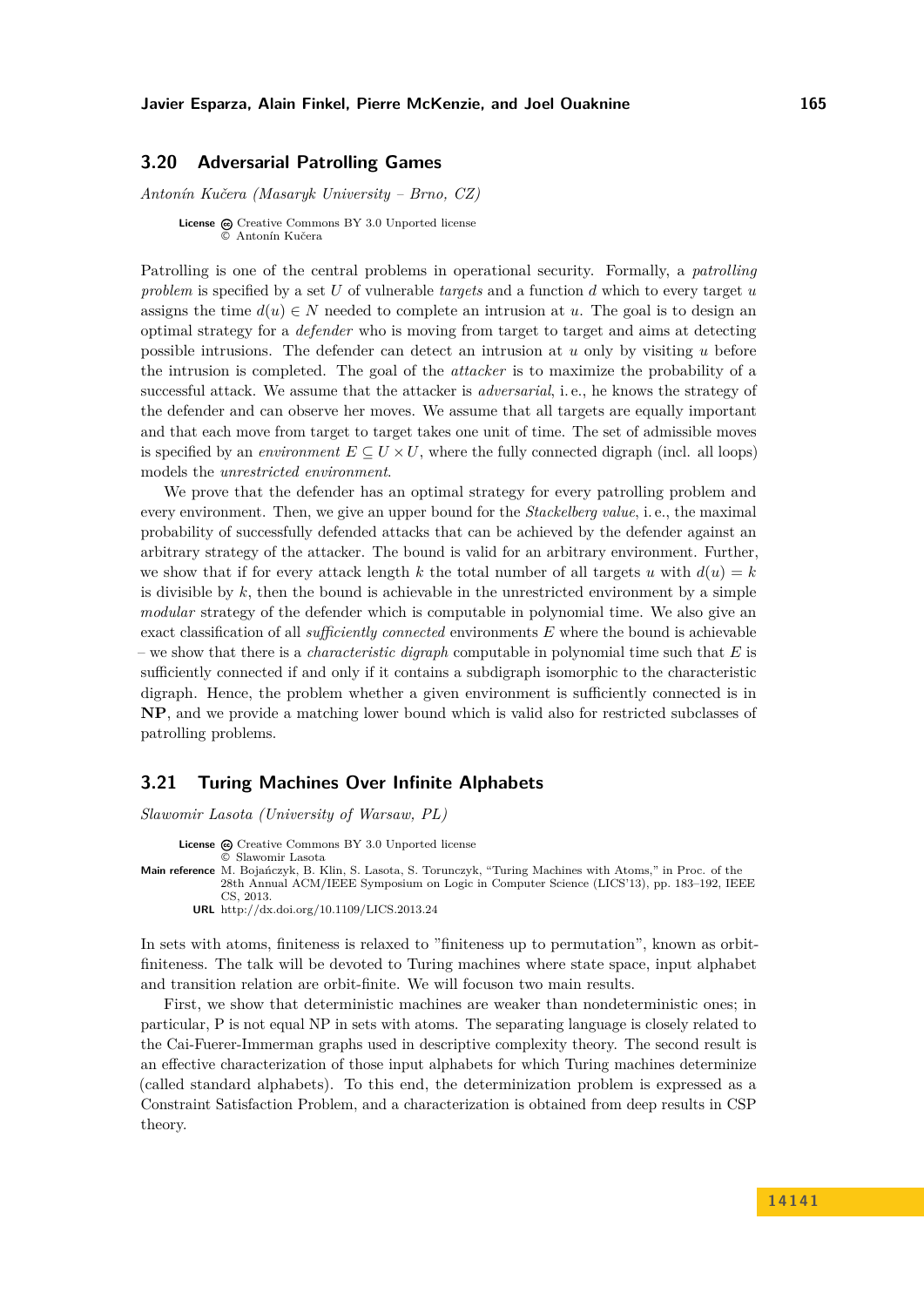*Ranko Lazić (University of Warwick, GB)*

### <span id="page-13-0"></span>**3.22 Non-Elementary Complexities for Branching VASS, MELL, and Extensions**

License  $\textcircled{c}$  [Creative Commons BY 3.0 Unported](http://creativecommons.org/licenses/by/3.0/) license © [Ranko Lazić](#page-13-0) **Joint work of** Lazić, Ranko; Schmitz, Sylvain **Main reference** [R. Lazić, S. Schmitz, "Non-Elementary Complexities for Branching VASS, MELL, and Extensions,"](http://arxiv.org/abs/1401.6785v1) [arXiv:1401.6785v1 \[cs.LO\], 2014.](http://arxiv.org/abs/1401.6785v1) **URL** <http://arxiv.org/abs/1401.6785v1>

We study the complexity of reachability problems on branching extensions of vector addition systems, which allows us to derive new non-elementary complexity bounds for fragments and variants of propositional linear logic. We show that provability in the multiplicative exponential fragment is Tower-hard already in the affine case – and hence non-elementary. We match this lower bound for the full propositional affine linear logic, proving its Towercompleteness. We also show that provability in propositional contractive linear logic is Ackermann-complete.

### <span id="page-13-1"></span>**3.23 Vector Addition System Toolbox**

*Jerôme Leroux (Université de Bordeaux, FR)*

```
License \textcircled{c}Creative Commons BY 3.0 Unported license
           © Jerôme Leroux
```
Vector addition systems, a class equivalent to the Petri nets, form a well-known class of models with many decidable properties. In this presentation, we present a well partial order on runs. This partial order is shown to be central for deriving many simple proof of decidability for various problems.

### <span id="page-13-2"></span>**3.24 Deciding Coverability in Non-Monotone Infinite-State Systems**

*Richard Mayr (University of Edinburgh, GB)*

License  $\textcircled{c}$  [Creative Commons BY 3.0 Unported](http://creativecommons.org/licenses/by/3.0/) license © [Richard Mayr](#page-13-2) **Joint work of** Mayr, Richard; Abdulla, Parosh Aziz **Main reference** [P. A. Abdulla, R. Mayr, "Priced Timed Petri Nets," Logical Methods in Computer Science, 9\(4\):10,](http://dx.doi.org/10.2168/LMCS-9(4:10)2013) [51 pages, 2013.](http://dx.doi.org/10.2168/LMCS-9(4:10)2013) **URL** [http://dx.doi.org/10.2168/LMCS-9\(4:10\)2013](http://dx.doi.org/10.2168/LMCS-9(4:10)2013)

We describe a general construction for solving reachability/coverability problems for infinitestate systems under some weak abstract conditions. In particular, we do not assume that the behavior of these systems is fully monotone w.r.t. some well-quasi-order, unlike in many related works on well-structured/well-quasi-ordered transition systems (e. g., Abdulla et al., Finkel et al.). This technique, called the phase construction, has been described in [\[1,](#page-14-2) [2,](#page-14-3) [3\]](#page-14-4) and instantiated to solve a question about infinite-state real-time systems. However, it is fully abstract and can be instantiated in many different ways. We think that this technique deserves to be more widely known, since it can be useful for other people working in the field of infinite-state system verification. In particular, it includes a technique for computing the minimal elements of upward-closed sets in arbitrary well-quasi-ordered domains. This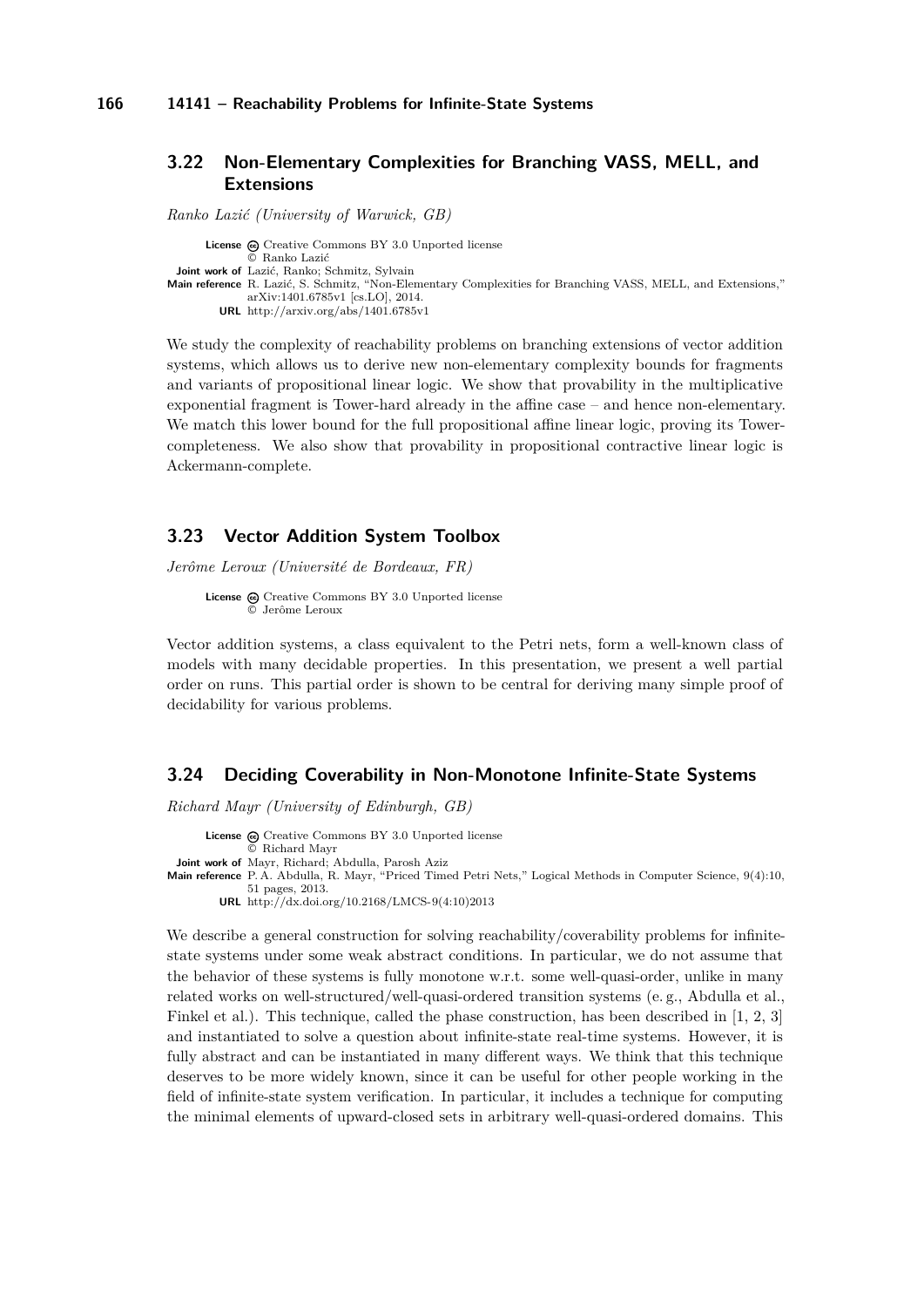is the most general form of the Valk-Jantzen construction in arbitrary well-quasi-ordered domains, as described in [\[1,](#page-14-2) [2\]](#page-14-3).

#### **References**

- <span id="page-14-2"></span>**1** Parosh Aziz Abdulla and Richard Mayr. Priced Timed Petri Nets. Logical Methods in Computer Science. Volume 9, Issue 4, Paper 10. 2013.
- <span id="page-14-3"></span>**2** Parosh Aziz Abdulla and Richard Mayr. Computing Optimal Coverability Costs in Priced Timed Petri Nets. 26th Annual IEEE Symposium on Logic in Computer Science (LICS 2011). Toronto, Canada. 2011.
- <span id="page-14-4"></span>**3** Parosh Aziz Abdulla and Richard Mayr. Minimal Cost Reachability/Coverability in Priced Timed Petri Nets. Proc. FOSSACS 2009, 12th International Conference on Foundations of Software Science and Computation Structures. York, UK. Volume 5504 in LNCS. 2009.

### <span id="page-14-0"></span>**3.25 Decision Problems for Discrete Linear Dynamical Systems: A Survey**

*Joel Ouaknine (University of Oxford, GB)*

License  $\textcircled{c}$  [Creative Commons BY 3.0 Unported](http://creativecommons.org/licenses/by/3.0/) license © [Joel Ouaknine](#page-14-0) **Joint work of** Ouaknine, Joel; Worrell, James

I will survey the state of the art regarding decision problems for discrete linear dynamical systems, including the Skolem Problem, the Positivity and Ultimate Positivity problems for linear recurrence sequences, the Orbit and Polyhedron-hitting problem, etc. I will also discuss applications to verification, e. g. the termination of simple linear loops and reachability and invariance in Markov chains.

#### <span id="page-14-1"></span>**3.26 Software Model Checking via Petri Net Language Inclusion**

*Andreas Podelski (Universität Freiburg, DE)*

**License**  $\omega$  [Creative Commons BY 3.0 Unported](http://creativecommons.org/licenses/by/3.0/) license © [Andreas Podelski](#page-14-1)

We present an approach to software model checking for parametrized concurrent programs. In this approach, one reduces the validity of a candidate proof to checking the inclusion between two Petri net languages (which is checked via non-reachability).

We then extend the approach to the case where the proof needs to account for the local variables of each of the threads in a parametrized concurrent program. Here, one reduces the validity of a candidate proof to checking the inclusion between two languages recognized by a kind of data automata. The inclusion is decidable thanks to an argument based on well-quasi orderings.

The open problem is to extend the approach to parametrized concurrent programs where the proof needs to account for the relation between local variables of threads.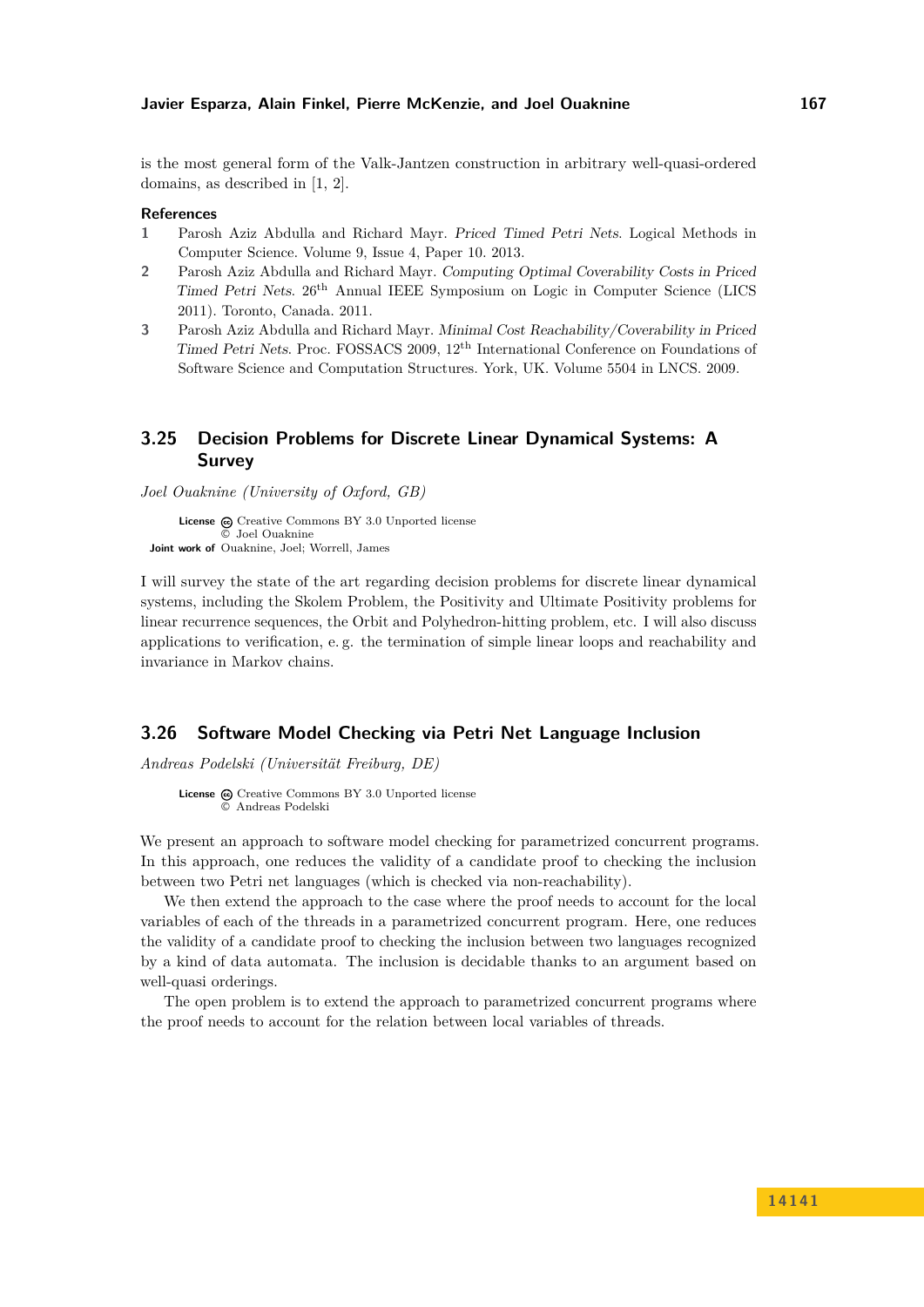### <span id="page-15-0"></span>**3.27 Reachability Problems for Braids, Knots and Links – New Challenges for Computer Science**

*Igor Potapov (University of Liverpool, GB)*

License  $\textcircled{c}$  [Creative Commons BY 3.0 Unported](http://creativecommons.org/licenses/by/3.0/) license © [Igor Potapov](#page-15-0)

In this talk I will introduce a few challenging reachability problems in computational topology opening new connections between mathematical knots, braid groups, combinatorics on words, words over infinite alphabets, complexity theory and provide solutions for some of these problems by application of several techniques from automata theory, matrix semigroups and algorithms.

#### <span id="page-15-1"></span>**3.28 Unordered Data Nets Are as Hard as Lossy Channel Systems**

*Fernando Rosa-Velardo (University Complutense of Madrid, ES)*

**License**  $\textcircled{c}$  [Creative Commons BY 3.0 Unported](http://creativecommons.org/licenses/by/3.0/) license © [Fernando Rosa-Velardo](#page-15-1)

We characterize the exact ordinal-recursive complexity of Unordered Data Nets (UDN), a subclass of Data Nets in which the data carried by tokens belong to an unordered domain. We use the techniques developed by Schmitz and Schnoebelen to bound the length of bad sequences in well-quasi orderings of finite multisets over tuples of naturals. These bounds imply hyper-Ackermannian upper bounds for the termination and the coverability problems for UDN. Then we prove that the previous bounds are tight, by constructing UDNs that weakly compute fast-growing functions and their inverses.

### <span id="page-15-2"></span>**3.29 Complexity Hierarchies Beyond Elementary**

*Sylvain Schmitz (ENS Cachan, FR)*

License  $\textcircled{c}$  [Creative Commons BY 3.0 Unported](http://creativecommons.org/licenses/by/3.0/) license © [Sylvain Schmitz](#page-15-2) **Main reference** [S. Schmitz, "Complexity Hierarchies Beyond Elementary," arXiv:1312.5686v2 \[cs.CC\], 2013.](http://arxiv.org/abs/1312.5686v2) **URL** <http://arxiv.org/abs/1312.5686v2>

The talk first introduces a hierarchy of fast-growing complexity classes and show its suitability for completeness statements of many non elementary problems. This hierarchy allows the classification of many decision problems with a non-elementary complexity, which occur naturally in logic, combinatorics, formal languages, verification, etc., with complexities ranging from simple towers of exponentials to Ackermannian and beyond.

The second part of the talk gives a quick overview of so-called *length function theorem* for well-quasi-orders. These are combinatorial statements that provide explicit upper bounds on the length of *controlled* bad sequences over a given wqo.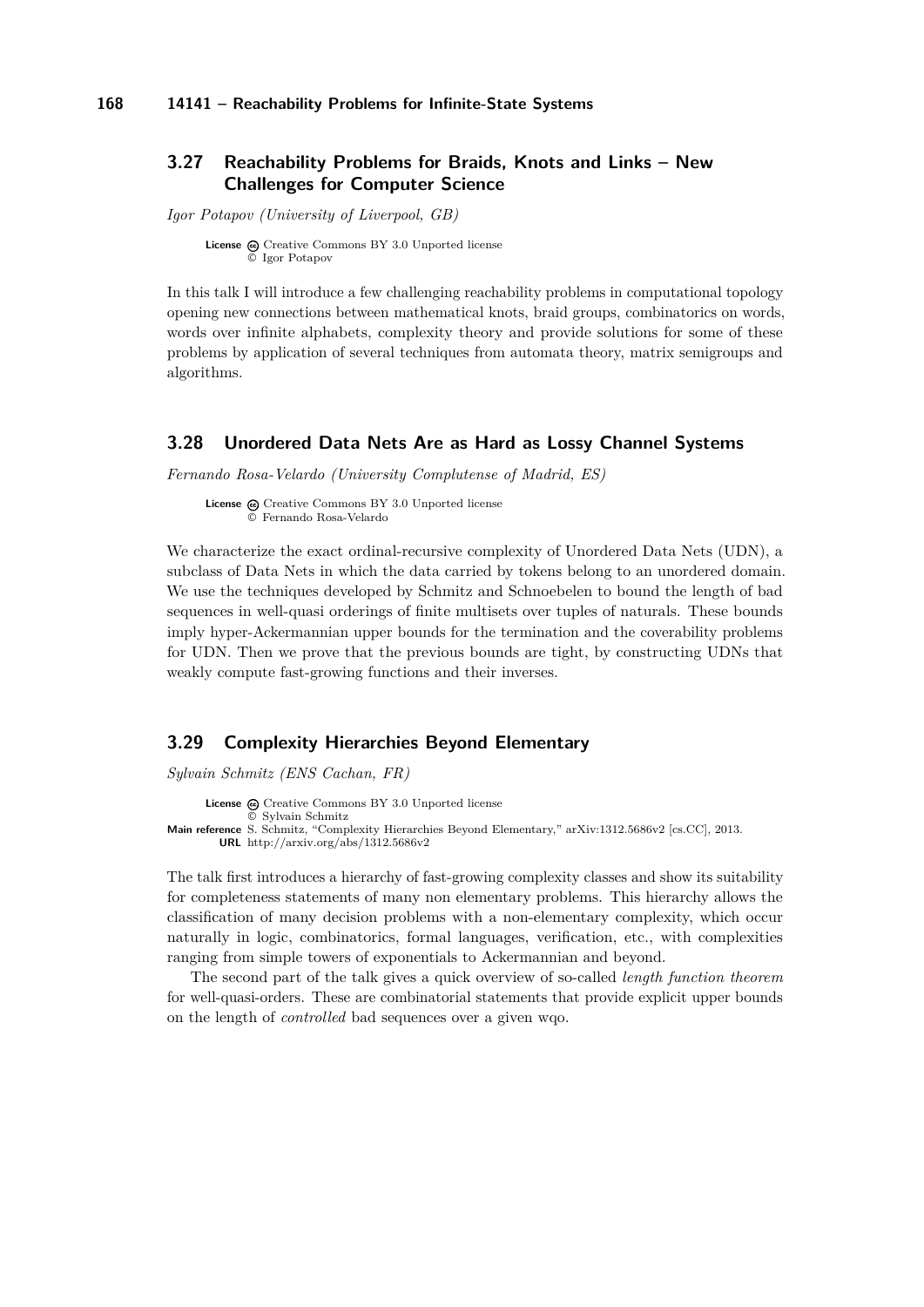### <span id="page-16-0"></span>**3.30 Ackermann-hardness for Monotone Counter Systems**

*Philippe Schnoebelen (ENS Cachan, FR)*

**License**  $\textcircled{e}$  [Creative Commons BY 3.0 Unported](http://creativecommons.org/licenses/by/3.0/) license © [Philippe Schnoebelen](#page-16-0) **Main reference** [P. Schnoebelen, "Revisiting Ackermann-Hardness for Lossy Counter Machines and Reset Petri](http://dx.doi.org/10.1007/978-3-642-15155-2_54) [Nets," in Proc. of the 35th Int'l Symp. on Mathematical Foundations of Computer Science](http://dx.doi.org/10.1007/978-3-642-15155-2_54) [\(MFCS'10\), LNCS, Vol. 6281, pp. 616–628, Springer, 2010.](http://dx.doi.org/10.1007/978-3-642-15155-2_54) **URL** [http://dx.doi.org/10.1007/978-3-642-15155-2\\_54](http://dx.doi.org/10.1007/978-3-642-15155-2_54)

We explain the key ideas behind the proof of Ackermann-hardness of reachability/coverability for Lossy Counter Machines, aka Lossy Minsky Machines.

The presentation follows the plan of Schnoebelen MFCS 2010 paper, with some recent minor simplifications like the use of Hardy functions.

### <span id="page-16-1"></span>**3.31 Critical Exponents of** *k***-automatic Words and Generalizations**

*Jeffrey O. Shallit (University of Waterloo, CA)*

License  $\textcircled{c}$  [Creative Commons BY 3.0 Unported](http://creativecommons.org/licenses/by/3.0/) license © [Jeffrey O. Shallit](#page-16-1) **URL** <https://cs.uwaterloo.ca/~shallit/Talks/dag2.pdf>

A (fractional) repetition of exponent *l/p* is a word of length *l* andperiod *p*. For example, the French word entente is a repetition of exponent 7*/*3. The supremum over the exponents of all factors of an infinite word *w* is known as the critical exponent of *w*. Thue proved, for example, that the critical exponent of the Thue-Morse word is 2. In a recent paper with Luke Schaeffer, we showed that the critical exponent of *k*-automatic words is (i) rational or infinite and (ii) computable. Can a similar result be proved for some classes of infinite-state automata? For example, it is easy to see that the "ruler sequence" has critical exponent 2 and the "infinity series" of the Danish composer Per Nørgård has critical exponent 4*/*3.

### <span id="page-16-2"></span>**3.32 Infinite Games and Reachability**

*Wolfgang Thomas (RWTH Aachen, DE)*

License  $\bigcirc$  [Creative Commons BY 3.0 Unported](http://creativecommons.org/licenses/by/3.0/) license © [Wolfgang Thomas](#page-16-2)

In this survey talk we present the fundamentals of the algorithmic theory of infinite games, starting with Church's Problem (1957), and emphasing the central role of reachability problems in the study of such games. The first part explains the solution of games defined by a requirement formulated in MSO-logic (Büchi-Landweber). This solution is obtained via a transformation of an MSO-formula into a finite-state game with the Muller winning condition, followed by a transformation into a parity game, which is then solved inductively, with an essential use of reachability games. In a second part we address two more recent tracks of research, the study of parity games over infinite arenas (in particular, pushdown graphs), and the approach of McNaughton to determine the winner of a finite-state game by a scoring process in the progress of a play, which results in a reduction of the problem to solving a reachability (or dually to a safety) game.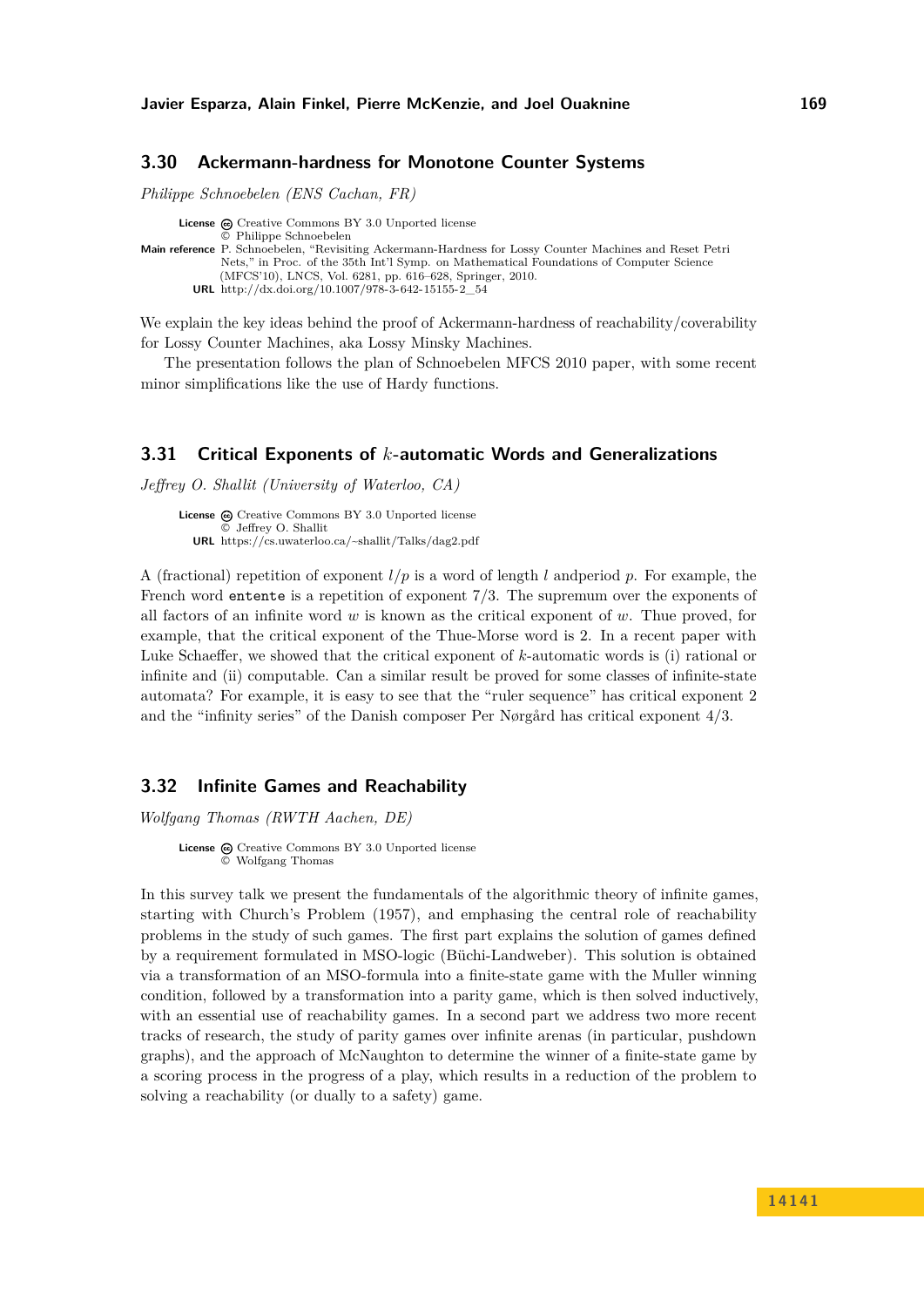### <span id="page-17-0"></span>**3.33 Models of the lambdaY-Calculus for Weak Monadic Second-Order Logic**

*Igor Walukiewicz (Université de Bordeaux, FR)*

License  $\textcircled{c}$  [Creative Commons BY 3.0 Unported](http://creativecommons.org/licenses/by/3.0/) license © [Igor Walukiewicz](#page-17-0) **Joint work of** Salvati Sylvain; Walukiewicz, Igor **Main reference** [S. Salvati, I. Walukiewicz, "Models of the lambdaY-calculus for weak monadic second-order logic,"](S. Salvati, I. Walukiewicz, ``Models of the lambdaY-calculus for weak monadic second-order logic,) [unpublished manuscript.](S. Salvati, I. Walukiewicz, ``Models of the lambdaY-calculus for weak monadic second-order logic,)

LambdaY-calculus is simply typed lambda calculus with fixpoint operators. This calculus faithfully models control in higher-order programs. The semantic of a program represented by a lambdaY-term is a tree reflecting the control flow of the program.

We describe a model construction calculating properties of trees generated by lambdaYterms: the value of term in a model determines if the tree generated by the term has the given property. The construction works for all properties expressible in weak monadic second-order logic. This construction allows to obtain a (decidable) typing system for the model-checking problem. It gives a "verification by evaluation" approach to model-checking, and it opens a possibility of modular verification of large programs.

### <span id="page-17-1"></span>**3.34 Ultimate Positivity is Decidable for Simple Linear Recurrent Sequences**

*James Worrell (University of Oxford, GB)*

License  $\textcircled{c}$  [Creative Commons BY 3.0 Unported](http://creativecommons.org/licenses/by/3.0/) license © [James Worrell](#page-17-1)

We consider the decidability and complexity of the Ultimate Positivity Problem, which asks whether all but finitely many terms of a given rational linear recurrence sequence (LRS) are positive. Using lower bounds in Diophantine approximation concerning sums of S-units, we show that for simple LRS (those whose characteristic polynomial has no repeated roots) the Ultimate Positivity Problem is decidable in polynomial space. If we restrict to simple LRS of a fixed order then we obtain a polynomial-time decision procedure. As a complexity lower bound we show that Ultimate Positivity for simple LRS is at least as hard as the decision problem for universal sentences in the theory of real-closed fields. *(Preliminary abstract, March 30 2014)*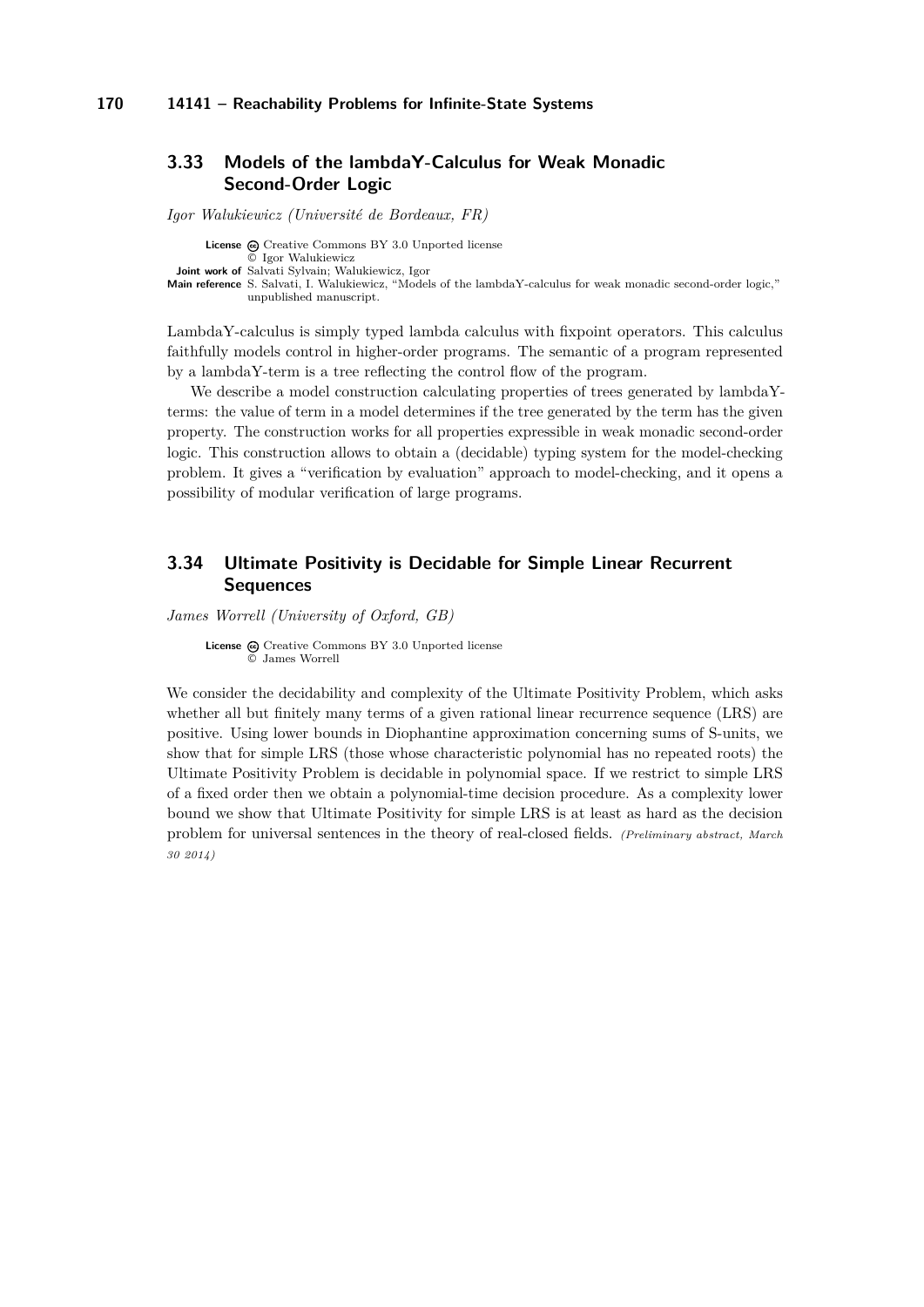### <span id="page-18-0"></span>**4 Open Problems**

### <span id="page-18-1"></span>**4.1 Linear-Ranking Function and Affine Functions**

*Amir M. Ben-Amram (Academic College of Tel Aviv, IL)*

License  $\textcircled{c}$  [Creative Commons BY 3.0 Unported](http://creativecommons.org/licenses/by/3.0/) license © [Amir M. Ben-Amram](#page-18-1)

#### **4.1.1 Linear-Ranking Functions Problems**

- What is the complexity of this group of problems (termination, LRF existence, LRF verification) for linear-constraint loops over the rationals? Over the integers?
- What are the complexities for affine-linear loops in either domain?  $\mathbf{r}$
- What are other special cases of interest?
- Are the three problems above just as hard? ÷

#### **4.1.2 Affine Functions Problems**

- In  $\mathbb{Z}^2$ , I ask whether mortality decidable for functions of a restricted form, where "mortality" means that every iteration sequence (trajectory) reaches  $(0,0)$ ; and the functions in question are defined by dividing  $\mathbb{Z}^2$  into a finite number of rectangular regions, i.e., by constraints of the form  $x_1 \ge a, x_1 \le b, x_2 \ge c, x_2 \le d$  (some regions will be infinite, having no upper bound or no lower bound on one or both variables) and defining the function on each region by  $f(x_1, x_2) = (x_1 + s, x_2 + t)$  where *s*, *t* depend on the region. One could also allow f to be defined to be zero on some regions.
- Over  $\mathbb{Z}^2$ , consider a function class which is bigger than the above since one can also define  $f(x_1, x_2) = (x_2 + s, x_1 + t)$  in some regions, i.e., switch the variables. Then mortality is shown undecidable in the paper; but it is a challending open problem to settle the decidability when the number of regions is bounded by a constant (even if this constant is as low as 7).
- Given an arbitrary affine-linear function with integer coefficients  $f(x_1, \ldots, x_n)$ , and a loop of the form while  $(Ax > b)$  do  $x := f(x)$  (here *x* ranges over  $\mathbb{Z}^n$ ), is the loop mortal (universally terminating)?

### <span id="page-18-2"></span>**4.2 Completion and Infinitely Branching WSTS**

*Michael Blondin (ENS Cachan, FR and Université de Montréal, CA)*

License  $\odot$  [Creative Commons BY 3.0 Unported](http://creativecommons.org/licenses/by/3.0/) license © [Michael Blondin](#page-18-2)

- What applications has the WSTS completion?
- Boundedness, coverability, strong termination, and strong control-state maintainability  $\mathbf{r}$ are decidable for infinitely branching WSTS under some assumptions. Are there other problems decidable? Under which assumptions?
- $\blacksquare$  For what families of WSTS and for what problems are the algorithms working on the completion more efficient?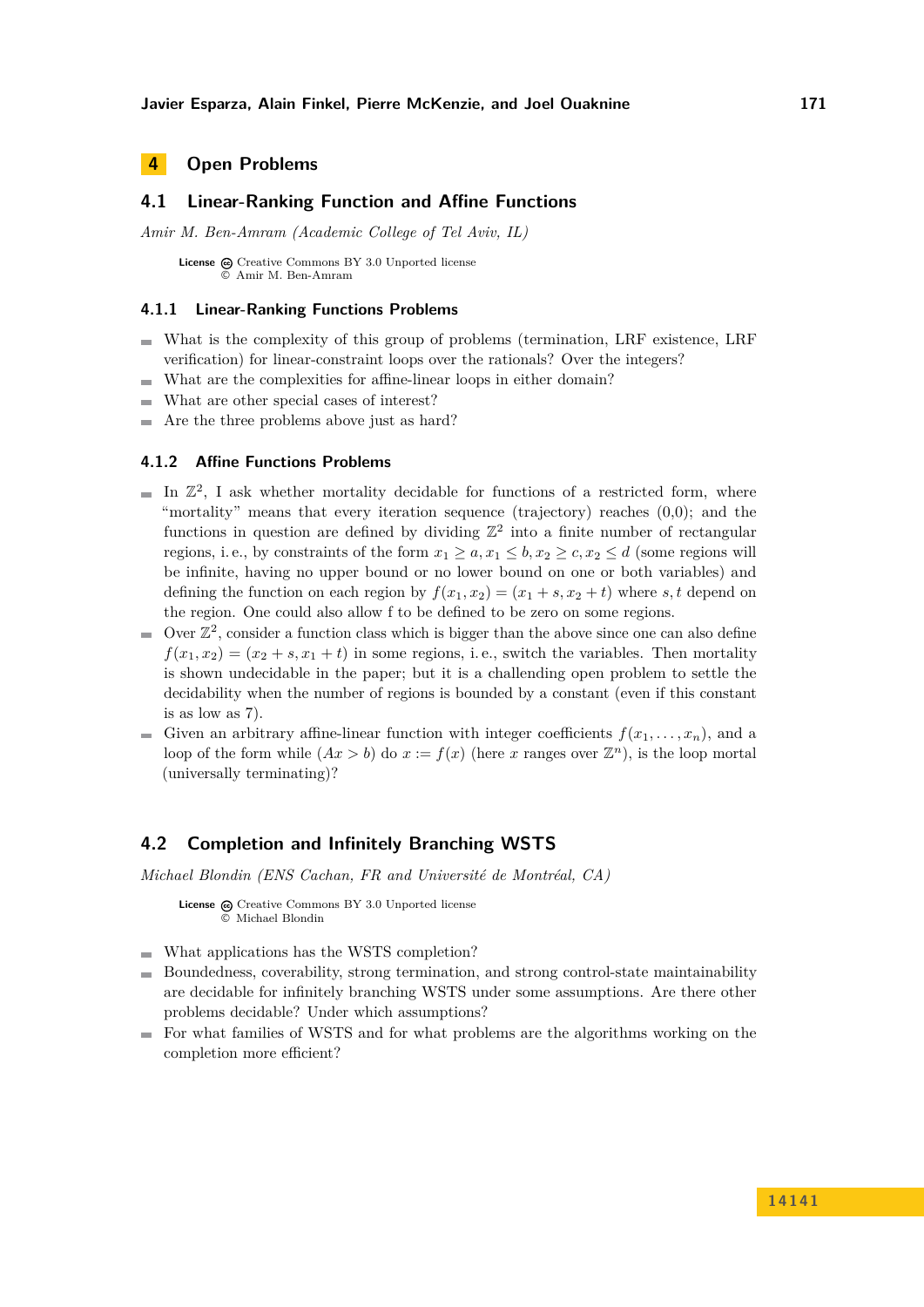### <span id="page-19-0"></span>**4.3 Symbolic Hybrid Transduction**

*Bernard Boigelot (Université de Liège, BE)*

**License**  $\textcircled{e}$  [Creative Commons BY 3.0 Unported](http://creativecommons.org/licenses/by/3.0/) license © [Bernard Boigelot](#page-19-0)

- Could this approach be employed for computing directly the reachability set (instead of only accelerating a given control cycle)?
- Is it possible to decide whether the computation of the closure of a linear hybrid transducer will terminate or not?
- How can linear hybrid relations over a large number of variables be accelerated efficiently?

### <span id="page-19-1"></span>**4.4 The VJGL Lemma**

*Jean Goubault-Larrecq (ENS Cachan, FR)*

License  $\textcircled{c}$  [Creative Commons BY 3.0 Unported](http://creativecommons.org/licenses/by/3.0/) license © [Jean Goubault-Larrecq](#page-19-1)

- Can completions be used to analyze Kosaraju's algorithm in terms of the well-quasiordering on runs presented by Jérôme Leroux (with Sylvain Schmitz) on the first day of the seminar? The connection with bounded languages seems alluring. Here is why. The language *L* of traces of a Petri net is a subset of a set of words on a well-quasi-ordered alphabet *A*. The quasi-ordering looks very close to word embedding. We know that the completion of a poset of words with word embedding is a space of word-products, which are regular languages of a specific form, and which are certainly bounded. Is the completion of *L* of a similar form? Does it consist of bounded languages?
- The VJGL Lemma depends on showing the effective complement property for (effective)  $\blacksquare$ representations of elements of the completion. What would be such representations for graphs or hypergraphs under the minor embedding ordering, or other well quasi-orderings?

### <span id="page-19-2"></span>**4.5 Subclasses of Presburger Arithmetic and the Weak EXP Hierarchy**

*Christoph Haase (ENS Cachan, FR)*

License  $\textcircled{c}$  [Creative Commons BY 3.0 Unported](http://creativecommons.org/licenses/by/3.0/) license © [Christoph Haase](#page-19-2)

#### **4.5.1 Presburger arithmetic with divisibility**

Lipshitz [\[2\]](#page-20-3) has shown thatthe existential fragment of Presburger arithmetic with a full divisibility predicate is decidable. He moreover gave an outline of an NP upper bound in [\[3\]](#page-20-4). Can we find a complete rigorous proof of the NP bound?

#### **4.5.2 The complexity of inclusion for context-free commutative grammars**

Given context-free grammars *G* and *H*, is the Parikh image of *G* included in the Parikh image of  $H$ ? This problem is known to be  $\Pi_2^{\text{P}}$ -hard and in NEXP [\[4\]](#page-20-5). If the size of the alphabet is fixed, the problem becomes  $\Pi_2^{\text{P}}$ -complete [\[5\]](#page-20-6). What is the precise complexity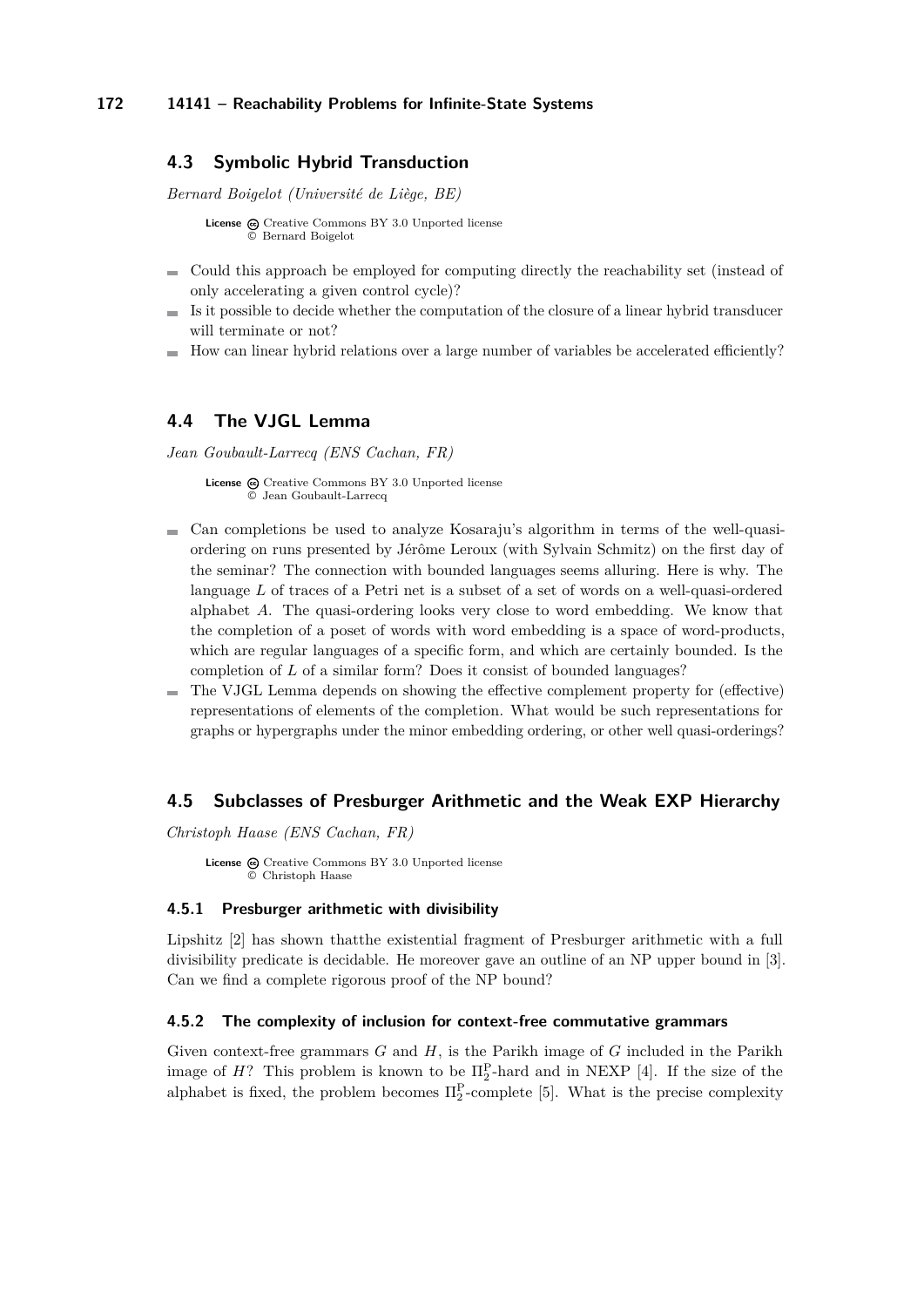of this problem when the alphabet is part of the input? Is there a syntactic fragment of Presburger arithmetic which yields an optimal upper bound of this problem?

#### **References**

- **1** Christoph Haase. Subclasses of Presburger Arithmetic and the Weak EXP Hierarchy. arXiv:1401.5266 [cs.CC]
- <span id="page-20-3"></span>**2** Leonhard Lipshitz. The diophantine problem for addition and divisibility. Transactions of the American Mathematical Society, 235:271283, 1978.
- <span id="page-20-4"></span>**3** Leonhard Lipshitz. Some remarks on the diophantine problem for addition and divisibility. In Proceedings of the Model Theory Meeting, volume 33, pages 4152, 1981.
- <span id="page-20-5"></span>**4** Dung T. Huynh. The complexity of equivalence problems for commutative grammars. Information and Control, 66(12):103121, 1985.
- <span id="page-20-6"></span>**5** Kopczynski, Eryk, and Anthony Widjaja To. "Parikh images of grammars: Complexity and applications." Logic in Computer Science (LICS), 2010.

### <span id="page-20-0"></span>**4.6 Equivalences of Deterministic Systems as Reachability Problems**

*Petr Jančar (TU – Ostrava, CZ)*

**License**  $\textcircled{e}$  [Creative Commons BY 3.0 Unported](http://creativecommons.org/licenses/by/3.0/) license © [Petr Jančar](#page-20-0)

Can we improve the complexity gap described in the overview of the talk "Equivalences of deterministic systems as reachability problems"?

### <span id="page-20-1"></span>**4.7 Turing machines over infinite alphabets**

*Slawomir Lasota (University of Warsaw, PL)*

```
License \bigcircCreative Commons BY 3.0 Unported license
        © Slawomir Lasota
```
- Are standard alphabets closed under union?  $\rightarrow$
- Is every deterministic TM equivalent to a deterministic TM whose work alphabet is the  $\blacksquare$ same as the input alphabet?
- Is there a natural NP-complete problem for TMs with atoms?

### <span id="page-20-2"></span>**4.8 Branching VAS**

*Ranko Lazić (University of Warwick, GB)*

License  $\textcircled{a}$  [Creative Commons BY 3.0 Unported](http://creativecommons.org/licenses/by/3.0/) license © [Ranko Lazić](#page-20-2)

- The reachability problem for branching VAS is now known to be TOWER-hard, but decidability is still open.
- A clear Karp-Miller procedure for the top-down direction in branching VAS is currently  $\blacksquare$ missing.
- One could investigate decidability and complexity of checking regularity oftree languages generated by branching VAS, in the top-down direction, and in thebottom-up direction.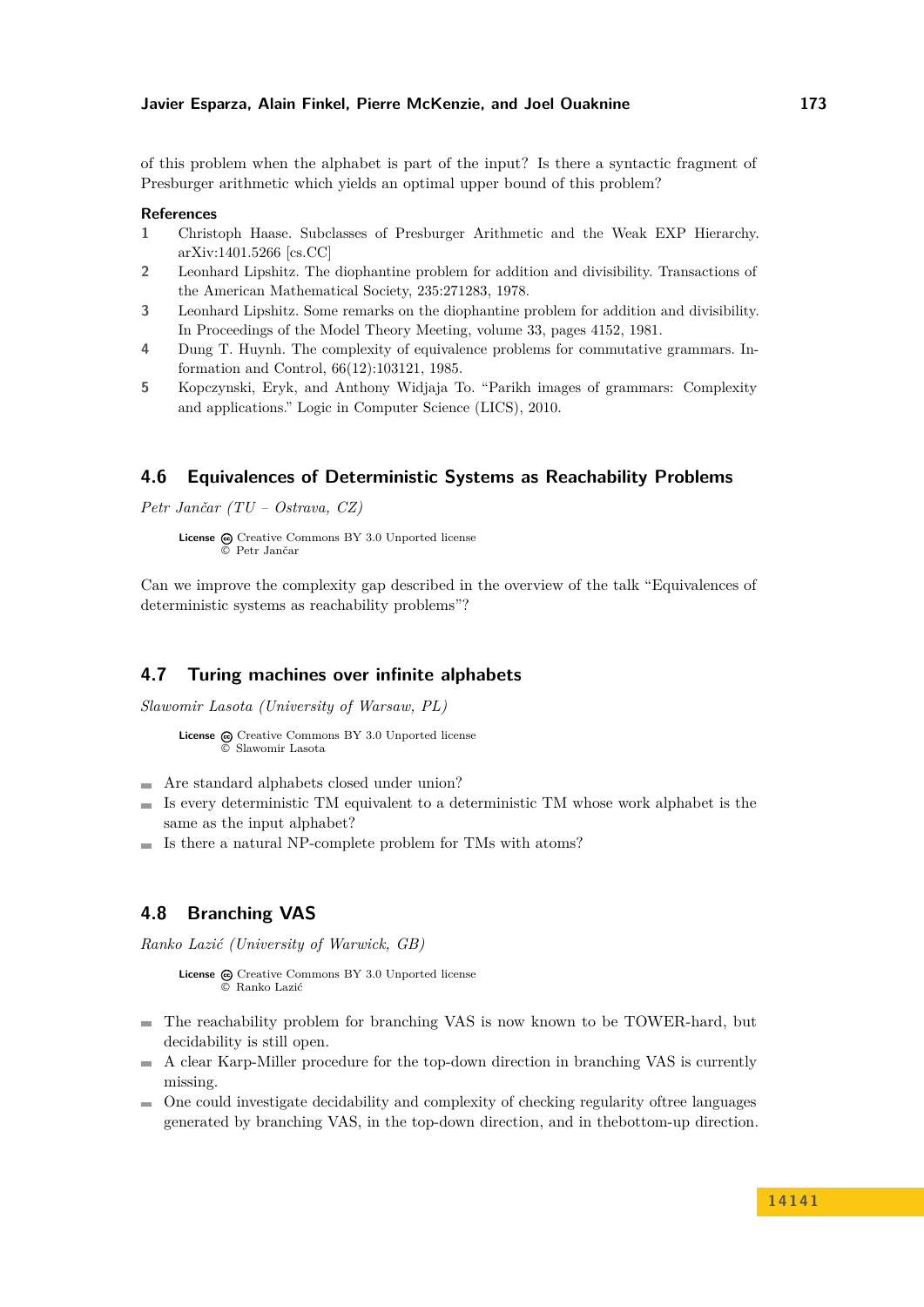#### <span id="page-21-0"></span>**4.9 Decision Problems for Discrete Linear Dynamical Systems**

*Joel Ouaknine (University of Oxford, GB)*

**License**  $\odot$  [Creative Commons BY 3.0 Unported](http://creativecommons.org/licenses/by/3.0/) license © [Joel Ouaknine](#page-21-0)

This area is replete with open problems, many with applications to other areas such as software model checking. For example, the question of Universal Termination of integer linear problems in the general (i. e. non-homogeneous) case, as stated by Mark Braverman in [\[1\]](#page-21-2):

Consider the program:

WHILE  $Bx > b$  do  $\{x := Ax + c\}$ 

where *A, B* are matrices and *b, c* are vectors, all over the integers.

Universal Termination is the assertion that this program terminates for all initial values of the vector of integer variables *x*. Decidability (for given *A, B, b, c*) is open.

#### **References**

<span id="page-21-2"></span>**1** Mark Braverman. Termination of Integer Linear Programs. CAV 2006.

### <span id="page-21-1"></span>**4.10 Rewriting Over Infinite Alphabets**

*Igor Potapov (University of Liverpool, GB)*

License  $\bigcirc$  [Creative Commons BY 3.0 Unported](http://creativecommons.org/licenses/by/3.0/) license © [Igor Potapov](#page-21-1)

Many computational processes can be described as rewriting systems over strings from a finite alphabet, where new words are generated following some rules for replacing, adding or deleting symbols. Nowadays there is a sufficiently broad research activity in the area of logic and automata for words and trees over infinite alphabets. It is many motivated by the need to analyse and verify infinite-state systems, which for example can use infinite alphabet of natural numbers  $\{1, 2, 3, \ldots\}$  instead of finite number of symbols like  $\{a, b, c\}$ . In the seminal paper of M. Kaminski and N. Francez [\[1\]](#page-22-2) a very restricted memory structure of the automaton (Register Automaton) working with words over infinite alphabets was introduced. The register automaton is operating by keeping a finite number of symbols (from the working tape) in its memory and making their comparison to other observed symbols. The model allows recognising a large class of languages over infinite alphabet and at the same time is not taking an advantage of its memory capabilities beyond what is needed for that purposes. A more complex system operating with words over infinite alphabet may require updating them in addition to the operations of comparison between symbols. Obviously, unrestricted and very general rules allowing rewriting over arbitrary infinite alphabet are too powerful making most of the computational problems to be undecidable. On the other hand there are existing fragments of rewriting systems over infinite alphabet with decidable word problem (i. e. algorithmic problem of deciding whether two given representatives represent the same element of the set). One of such example is unknotedness and equivalence of knots, where words over infinite alphabet are Gauss words (or Gauss diagrams) and the system of rewriting rules is a set of Reidemeister moves represented by insertion/deletion and swapping some of the symbols on Gauss words. While the set of the Reidemeister moves is quite powerful the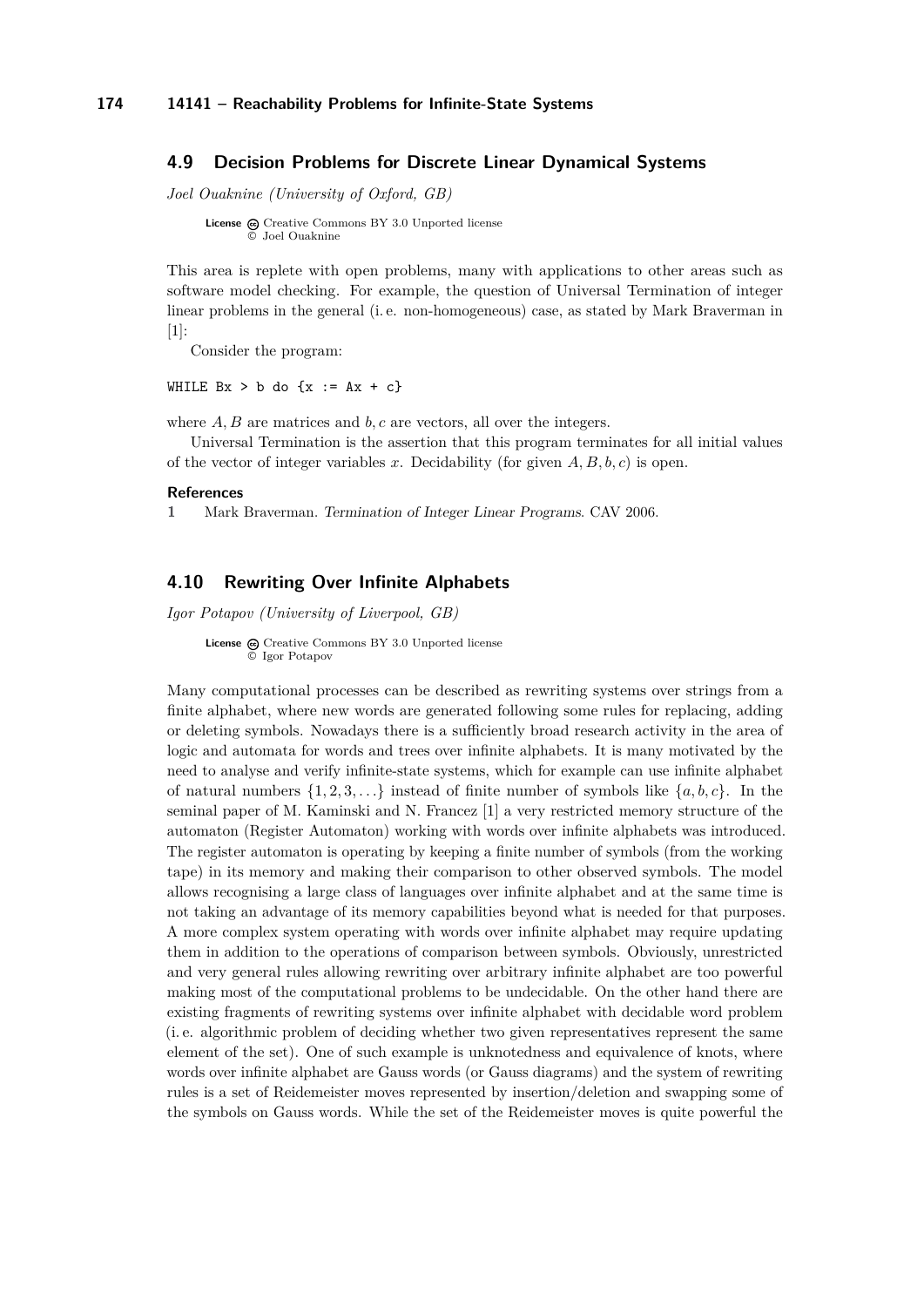word problem for such rewriting rules on Gauss words is decidable following algorithms from combinatorial topology.

#### **Open problems:**

- Define the weakest rewriting rules over infinite alphabet with undecidable reachability problem (word problem).
- Define the most powerful (in computational sense) model of rewriting system over infinite alphabet with decidable reachability problem (word problem).
- $\blacksquare$  Find upper/lower bounds on the length of reachability paths for rewriting systems over infinite alphabet with decidable reachability problem.

#### **References**

<span id="page-22-2"></span>**1** Michael Kaminski and Nissim Francez. Finite-memory automata. Theor. Comput. Sci. Volume 134, Issue 2. 1994.

### <span id="page-22-0"></span>**4.11 Unordered Data Nets**

*Fernando Rosa-Velardo (University Complutense of Madrid, ES)*

License  $\textcircled{c}$  [Creative Commons BY 3.0 Unported](http://creativecommons.org/licenses/by/3.0/) license © [Fernando Rosa-Velardo](#page-22-0)

- Are UDN without broadcasts  $F_\omega \omega$ -hard?
- What is the exact complexity of coverability and termination for  $\mathbf{r}$
- Unordered Petri Data nets (UDN without broadcasts or whole-place operations)?
- Is reachability decidable for Unordered Petri Data nets?  $\sim$

### <span id="page-22-1"></span>**4.12 Cichoń's Principle Redux**

*Sylvain Schmitz (ENS Cachan, FR)*

```
License \textcircled{c}Creative Commons BY 3.0 Unported license
         © Sylvain Schmitz
```
#### **4.12.1 Summary**

Under which conditions can one bound the maximal length of  $(g, n)$ -controlled bad sequences over a normed wqo  $(A, \leq_A, |.|_A)$  with the Cichoń function  $h_{o(A)}(n)$ , where  $o(A)$  is the maximal ordertype of *A* and *h* is a "reasonable" function of *g*?

#### **4.12.2 Length Function Theorems**

We refer to [\[5\]](#page-23-1) for details on controlled bad sequences and normed wqos. The reader will also find there one positive answer to the problem: for *A* built from finite sets using disjoint unions, Cartesian products, and Kleene star, the result holds with  $h = p \circ q$  for a polynomial *p*. Another such answer was stated during the seminar: for  $A = \alpha$  an ordinal less than  $\varepsilon_0$ (and for a suitable norm), the maximal length is less than  $g_\alpha(n)$ . Of course one might want to consider other wqos, in particular with maximal order types higher than  $\varepsilon_0$ .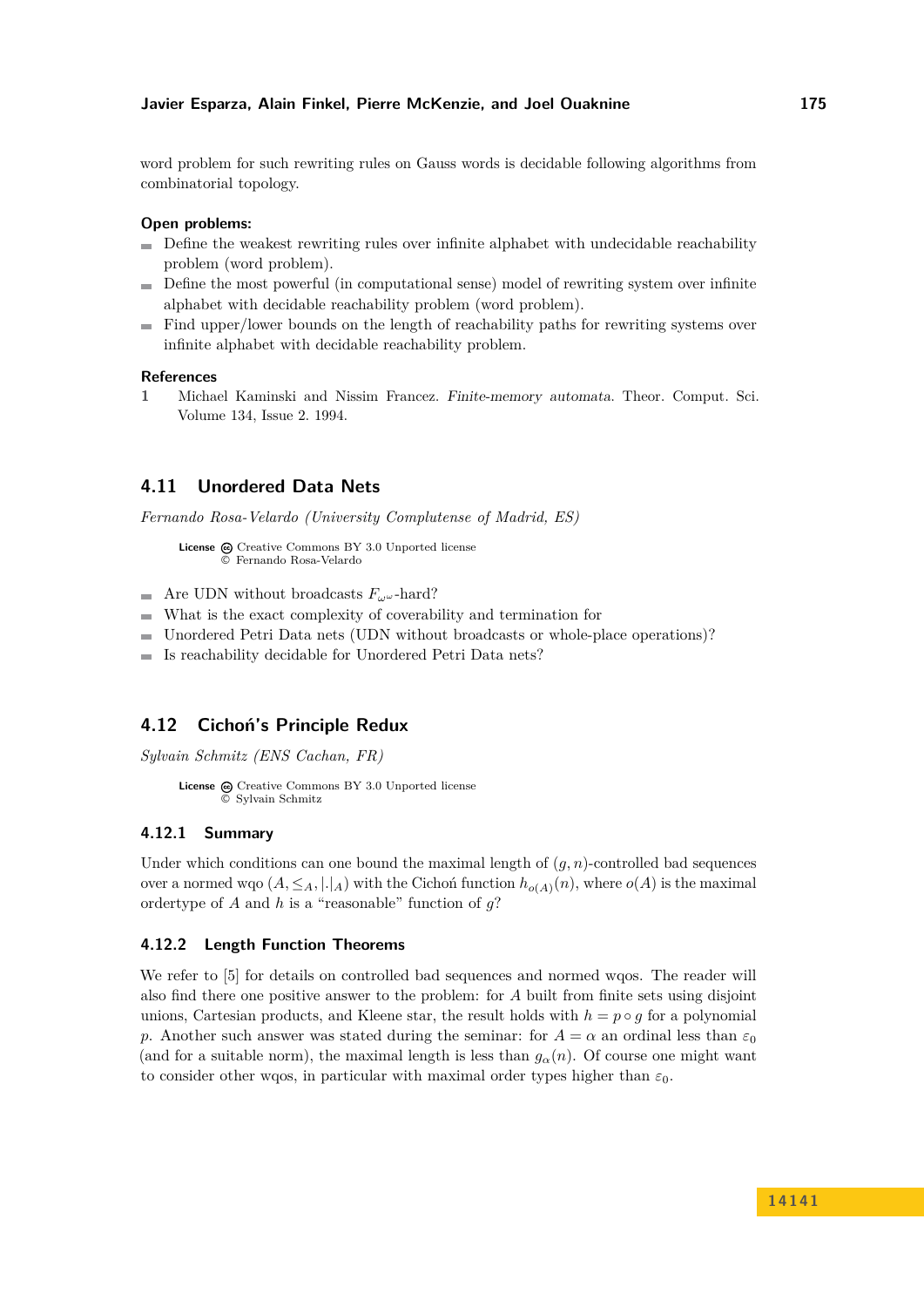#### **4.12.3 Cichoń Functions**

The Cichoń hierarchy of functions [\[2\]](#page-23-2) (aka "length hierarchy") is aconvenient way of measuring the length of controlled bad sequences. Given a monotone function  $q: \mathbb{N} \to \mathbb{N}$ , the Cichon functions  $(q_{\alpha})_{\alpha}$  are defined by transfinite induction by

$$
g_0(x) = 0
$$
,  $g_{\alpha+1}(x) = 1 + g_{\alpha}(g(x))$ ,  $g_{\lambda}(x) = g_{\lambda(x)}(x)$ ,

where  $\lambda(x)$  denotes the  $x^{\text{th}}$  element of a fundamental sequence of ordinals converging towards the limit  $\lambda$ ; typically for  $\lambda < \varepsilon_0$ :

$$
\lambda(x) = \begin{cases} \gamma + \omega^{\beta} \cdot (x+1) & \text{if } \lambda = \gamma + \omega^{\beta+1} , \\ \gamma + \omega^{\lambda'(x)} & \text{if } \lambda = \gamma + \omega^{\lambda'} . \end{cases}
$$

#### **4.12.4 Maximal Order Types**

This is the ordinal height of the maximal linearisation of a wqo, and was defined in [\[3\]](#page-23-3).

#### **4.12.5 Why Redux?**

A somewhat similar principle relating the order type of termination orderings with the maximal length of derivations using the so-called slow-growing functions was sometimes called "Cichoń's Principle" after an observation in [\[1\]](#page-23-4). A related question appeared as Problem 23 of the *RTA List of Open Problems* and was solved in [\[4\]](#page-23-5); see [http://www.cs.tau.](http://www.cs.tau.ac.il/~nachum/rtaloop/problems/23.html) [ac.il/~nachum/rtaloop/problems/23.html.](http://www.cs.tau.ac.il/~nachum/rtaloop/problems/23.html)

#### **References**

- <span id="page-23-4"></span>**1** E. A. Cichoń. Termination orderings and complexity characterisations. In P. Aczel, H. Simmons, and S. S. Wainer, eds, *Proof Theory* pp. 171–193, 1993, Cambridge University Press.
- <span id="page-23-2"></span>**2** E. A. Cichoń and E. Tahhan Bittar. Ordinal recursive bounds for Higman's theorem. *Theoretical Computer Science* 201(1–2):63–84, 1998. [doi:10.1016/S0304-3975\(97\)00009-1.](http://dx.doi.org/0.1016/S0304-3975(97)00009-1)
- <span id="page-23-3"></span>**3** D. H. J. de Jongh and R. Parikh. Well-partial orderings and hierarchies. *Indigationes Mathematicae* 39(3):195–207, 1977[.doi:10.1016/1385-7258\(77\)90067-1.](http://dx.doi.org/10.1016/1385-7258(77)90067-1)
- <span id="page-23-5"></span>**4** G. Moser. The Hydra battle and Cichoń's Principle. *Applicable Algebra in Engineering, Communication and Computing* 20(2):133–158, 2009. [doi:10.1007/s00200-009-0094-4.](http://dx.doi.org/10.1007/s00200-009-0094-4)
- <span id="page-23-1"></span>**5** S. Schmitz and Ph. Schnoebelen. Multiply-recursive upper bounds with Higman's Lemma. In L. Aceto, M. Henzinger, and J. Sgall, eds, *ICALP '11*, Lecture Notes in Computer Science 6756:441-452, 2011. [doi:10.1007/978-3-642-22012-8\\_35,](http://dx.doi.org/10.1007/978-3-642-22012-8_35) [arXiv:1103.4399\[cs.LO\].](http://arxiv.org/abs/1103.4399)

### <span id="page-23-0"></span>**4.13 Weakly Computing Numerical Functions**

*Philippe Schnoebelen (ENS Cachan, FR)*

License  $\textcircled{c}$  [Creative Commons BY 3.0 Unported](http://creativecommons.org/licenses/by/3.0/) license © [Philippe Schnoebelen](#page-23-0)

**Open problem:** What functions are weakly computable by VASS and extensions? **Background:** Hack 1976 [\[1\]](#page-24-1) uses weak computing of multivariate polynomials with positive coefficients to show the undecidability of the equivalence problem. Mayr and Meyer 1981 [\[2\]](#page-24-2) use weak computing of fast-growing *F<sup>n</sup>* functions to show the Ackermann-hardness of the finite containment problem. Weak computing of the inverse  $F_n^{-1}$  functions by Reset Petri nets,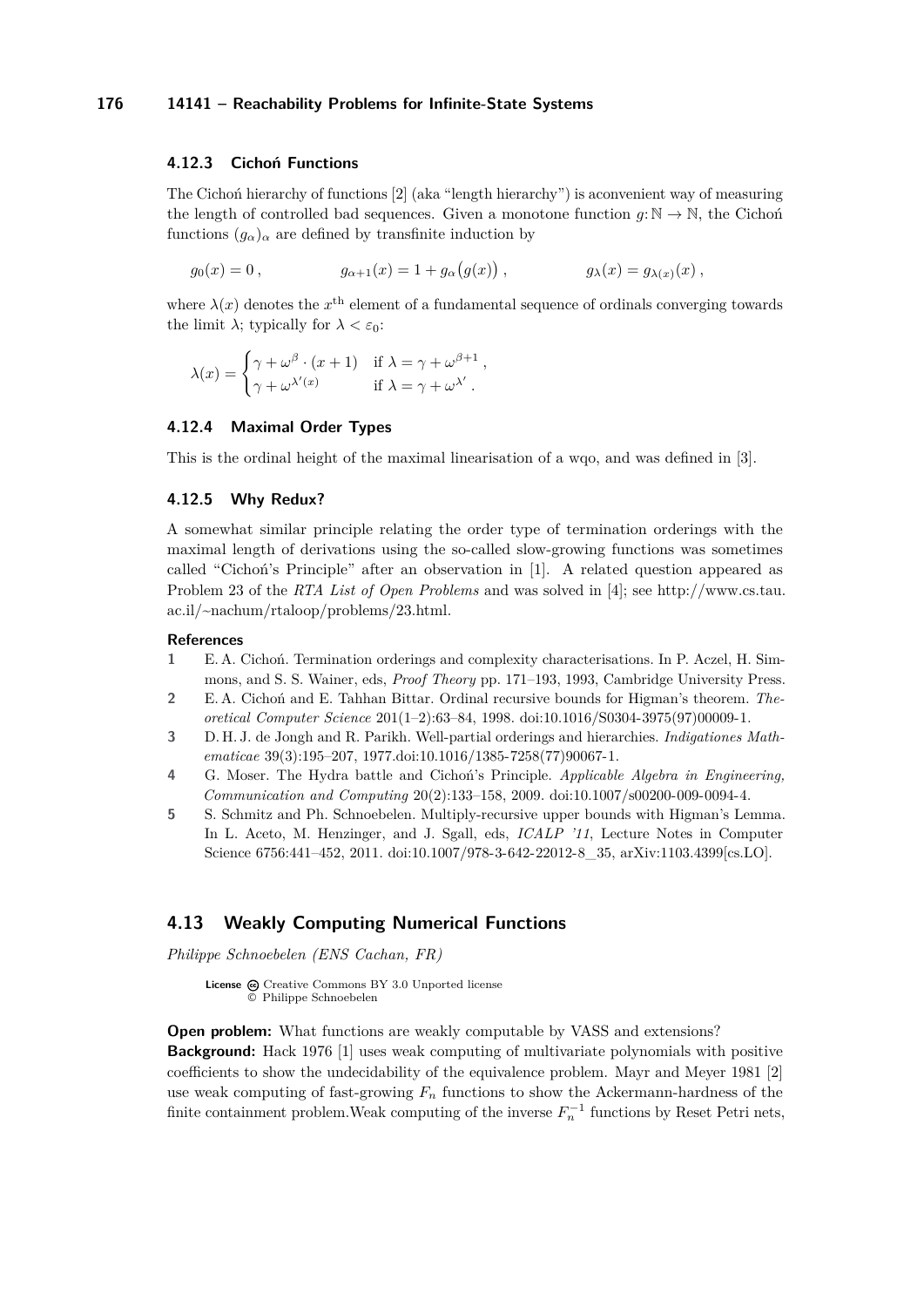i. e. VASS extended with reset operations, is instrumental in recent Ackermann-hardness results for monotone counter systems, see Schnoebelen 2010 [\[3\]](#page-24-3).

#### **References**

- <span id="page-24-1"></span>**1** Michel Hack. The Equality Problem for Vector Addition Systems is Undecidable. Theor. Comput. Sci. Volume 2, Issue 4. 1976.
- <span id="page-24-2"></span>**2** Ernst W. Mayr and Albert R. Meyer. The Complexity of the Finite Containment Problem for Petri Nets. J. ACM Volume 28, Issue 3, 1981.
- <span id="page-24-3"></span>**3** Philippe Schnoebelen. Revisiting Ackermann-Hardness for Lossy Counter Machines and Reset Petri Nets. MFCS 2010.

#### <span id="page-24-0"></span>**4.14 Critical Exponents of** *k***-automatic Words and Generalizations**

*Jeffrey O. Shallit (University of Waterloo, CA)*

License  $\bigcirc$  [Creative Commons BY 3.0 Unported](http://creativecommons.org/licenses/by/3.0/) license © [Jeffrey O. Shallit](#page-24-0) **URL** <https://cs.uwaterloo.ca/~shallit/Talks/dag2.pdf>

- 1. Is there a decision procedure for determining the critical exponent (supremum over exponent of all factors) of a morphic word (i. e., the image, under a coding, of fixed point of an arbitrary morphism)?
- 2. Characterize the predicates for automatic sequences (e. g., squarefreeness) that are decidable in polynomial time. For example, Leroux has proved it for ultimate periodicity.
- 3. It is possible to prove that squarefreeness is not decidable, in general, for the obvious extension of automatic sequences to infinite alphabets (the *k*-regular sequences of Allouche and Shallit). But is it decidable for the special case of a fixed point of a morphism of the form  $i \rightarrow (ai+b, ci+d)$  where  $a, b, c, d$  are integers? E.g., for  $(a, b, c, d) = (0, 0, 1, 1)$  we get the "ruler sequence"  $01020103 \cdots$  with critical exponent 2 and for  $(a, b, c, d) = (-1, 0, 1, 1)$ we get the Nørgård "infinity sequence" recently proved to have critical exponent 4*/*3.
- 4. Is  $\sup\{x/y : (x, y)_k \in L\}$  computable for context-free languages *L*? Here by  $(x, y)_k$  we mean the representation of the pair of integers  $(x, y)$  in base  $k$ .
- 5. Given a regular language  $L \subseteq (\Sigma_k \times \Sigma_k)^*$  representing a a set  $S \subseteq \mathbb{N} \times \mathbb{N}$  of pairs of natural numbers, is it decidable if *S* contains a pair  $(p, q)$  with  $p | q$ ?
- 6. Prove or disprove: if *L* is a regular language with  $\text{qu}_k(L) = \mathbb{Q}^{\geq 0}$ , then *L* contains infinitely many distinct canonical representations for infinitely many distinct rational numbers. Here by "canonical" we mean "no leading  $[0,0]$ 's" and by  $\text{quo}_k(L)$  we mean  $\{p/q : (p,q)_k \in L\}.$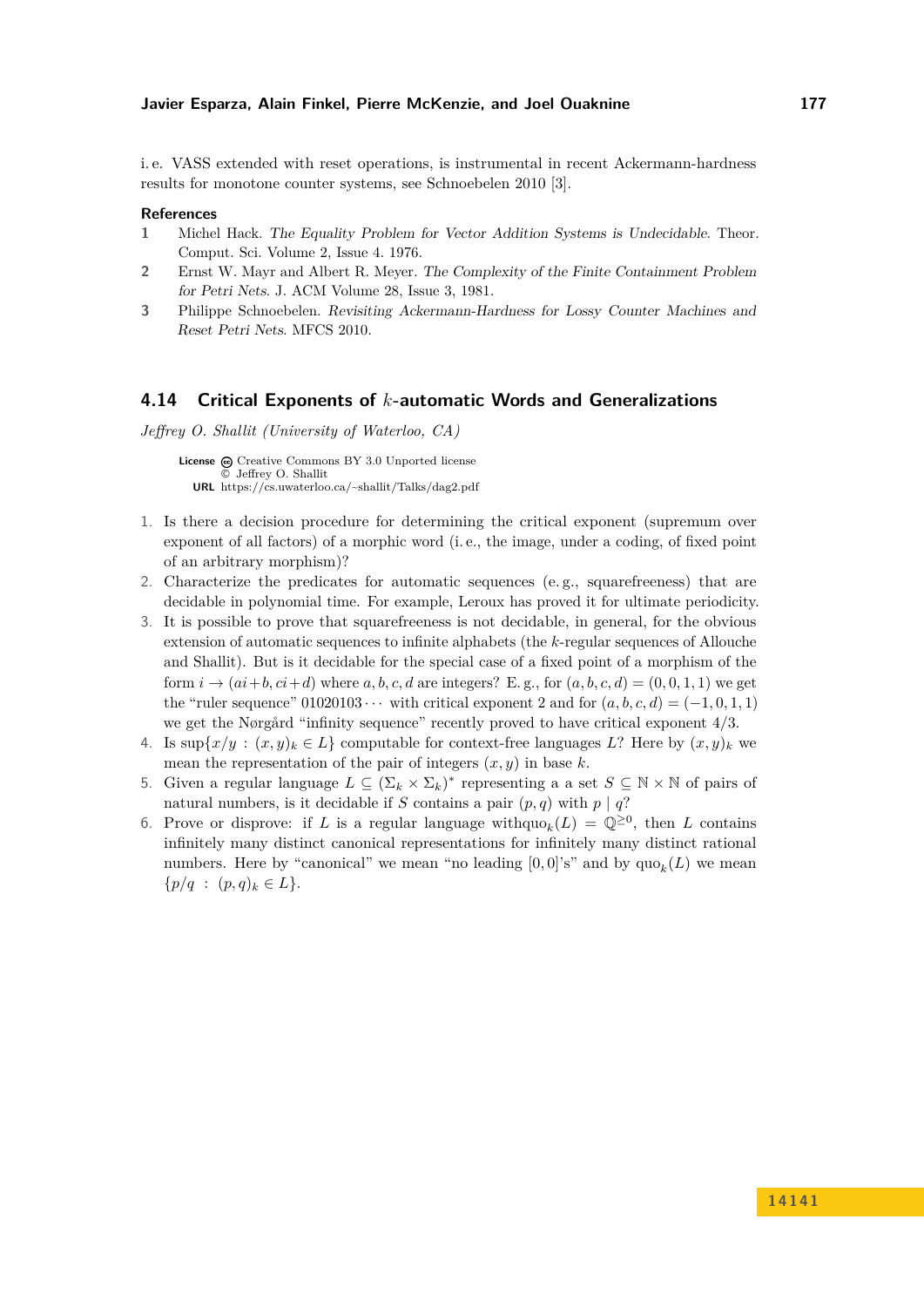# <span id="page-25-0"></span>**5 Program**

# **Monday 31 March**

| 09:00 | Opening/Introduction  |                                                       |
|-------|-----------------------|-------------------------------------------------------|
| 09:30 | Survey: Jérôme Leroux | Vector Addition System Toolbox                        |
| 10:30 | Coffee break          |                                                       |
| 11:00 | Michael Blondin       | Handling Infinitely Branching WSTS                    |
| 11:30 | Christoph Haase       | Subclasses of Presburger Arithmetic and the Weak EXP  |
| 12:00 | Petr Jančar           | Equivalences of Deterministic Systems as Reachability |
|       |                       | <i>Problems</i>                                       |
| 12:15 | Lunch and discussions |                                                       |
| 15:30 | Cake break            |                                                       |
| 16:00 | Giorgio Delzanno      | Infinite-State Model Checking with Data Recycling     |
| 16:30 | Barbara König         | Well-Structured Graph Transformation Systems          |
| 17:00 | <b>Break</b>          |                                                       |
| 17:30 | Parosh Aziz Abdulla   | Cut-offs on Parameterized Systems                     |
| 18:00 | Dinner                |                                                       |
|       |                       |                                                       |

# **Tuesday 1 April**

| 09:00 | Survey: Sylvain Schmitz | Complexity Hierarchies Beyond Elementary                                                    |
|-------|-------------------------|---------------------------------------------------------------------------------------------|
| 10:00 | Philippe Schnoebelen    | Ackermann-hardness for Monotone Counter Systems                                             |
| 10:30 | Coffee break            |                                                                                             |
| 10:45 | Ranko Lazić             | Non-Elementary Complexities for Branching<br>VASS.<br>MELL, and Extensions                  |
| 11:15 | Richard Mayr            | Deciding Coverability in Non-monotone Infinite-state Sys-<br>tems                           |
| 11:45 | Fernando Rosa-Velardo   | Unordered Data Nets are as Hard as Lossy Channel Sys-<br>tems                               |
| 12:15 | Lunch and discussions   |                                                                                             |
| 15:30 | Cake break              |                                                                                             |
| 16:00 | Jeffrey Shallit         | Critical Exponents of k-automatic Words and Generaliza-<br>tions                            |
| 16:30 | Igor Potapov            | Reachability Problems for Braids, Knots, and Links – New<br>Challenges for Computer Science |
| 17:00 | <b>Break</b>            |                                                                                             |
| 17:15 | Mohammad Faouzi Atig    | Timed Pushdown Automata                                                                     |
| 17:45 | Diego Figueira          | Reasoning About Data Repetitions with Counter Systems                                       |
| 18:00 | Dinner                  |                                                                                             |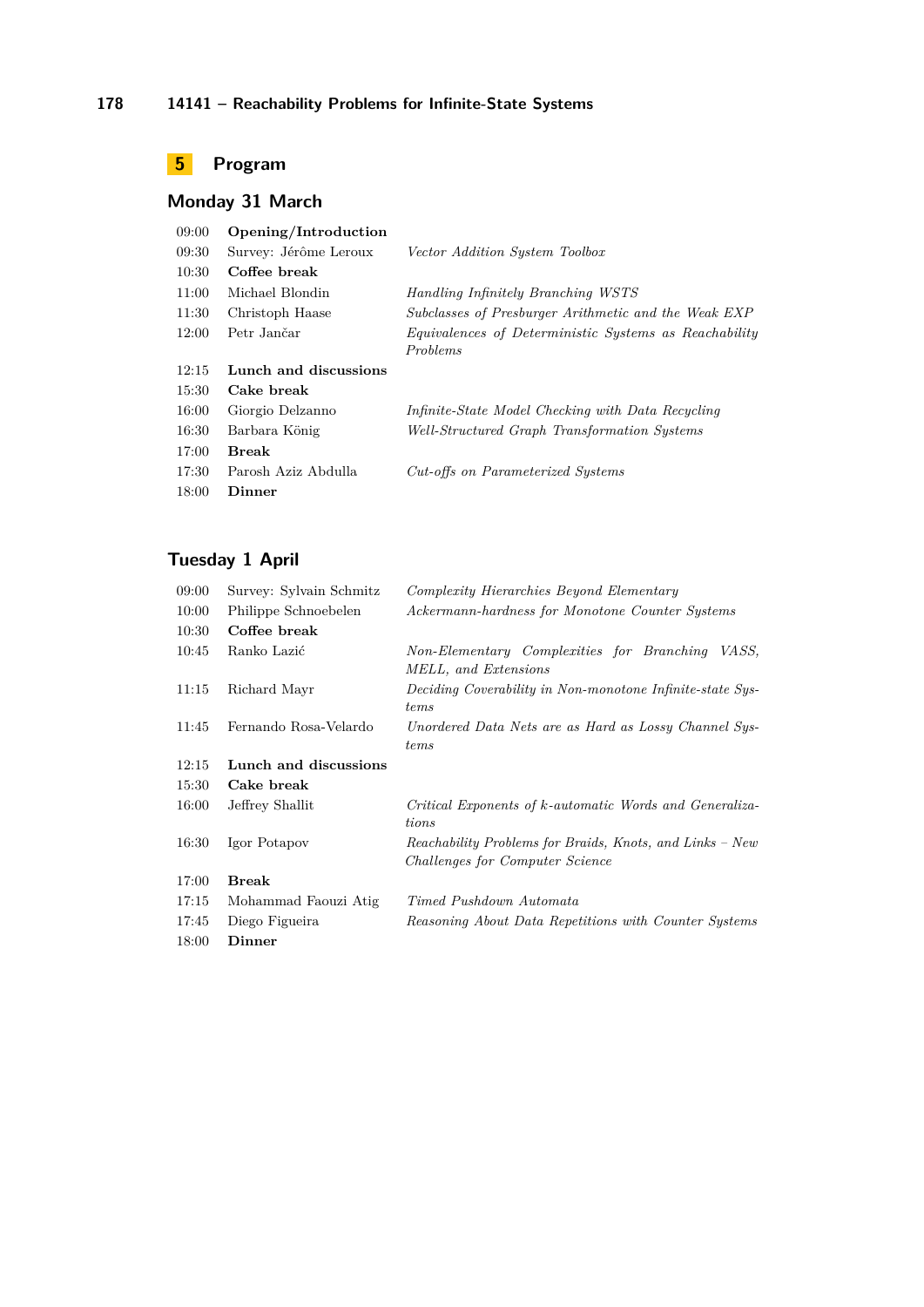# **Wednesday 2 April**

| 09:00 | Survey: Joel Ouaknine | Decision Problems for Discrete Linear Dynamical Sys-<br>tems: A Survey                     |
|-------|-----------------------|--------------------------------------------------------------------------------------------|
| 10:00 | Radu Iosif            | Safety Problems are NP-complete for Flat Integer Pro-<br><i>grams with Octagonal Loops</i> |
| 10:30 | Coffee break          |                                                                                            |
| 10:45 | James Worrell         | Ultimate Positivity is Decidable for Simple Linear Recur-<br>rent Sequences                |
| 11:15 | Bernard Boigelot      | <i>Symbolic Hybrid Transduction</i>                                                        |
| 11:45 | Amir Ben-Amram        | Linear Ranking Functions for Loops with a Precondition                                     |
| 12:15 | Lunch and excursion   |                                                                                            |
| 18:00 | Dinner                |                                                                                            |

# **Thursday 3 April**

| 09:00 | Survey: Wolfgang Thomas | Infinite Games and Reachability                                        |
|-------|-------------------------|------------------------------------------------------------------------|
| 10:00 | Véronique Bruyère       | Secure Equilibria in Weighted Games                                    |
| 10:30 | Coffee break            |                                                                        |
| 10:45 | Laurent Doyen           | Reachability in Partial-Observation Stochastic Games                   |
| 11:15 | Mikolaj Bojańczyk       | Looping Over Infinite Structures                                       |
| 11:45 | Slawomir Lasota         | Turing Machines Over Infinite Alphabets                                |
| 12:15 | Lunch and discussions   |                                                                        |
| 15:30 | Cake break              |                                                                        |
| 16:00 | Igor Walukiewicz        | Models of the lambdaY-calculus for Weak Monadic Second-<br>Order Logic |
| 16:30 | Olivier Bournez         | On the Hardness of Solving Ordinary Differential Equa-<br>tions        |
| 16:45 | Break                   |                                                                        |
| 17:15 | Jean Goubault-Larrecq   | The VJGL Lemma                                                         |
| 17:45 | Tomas Brazdil           | Zero-Reachability in Probabilistic Multi-Counter Auto-<br>$_{mata}$    |
| 18:00 | Dinner                  |                                                                        |

# **Friday 4 April**

| 09:00 | Peter Habermehl  | Temporal Logics and Automata on Multi-attributed Data<br>Words with Ordered Navigation |
|-------|------------------|----------------------------------------------------------------------------------------|
|       |                  |                                                                                        |
| 09:30 | Antonín Kučera   | Adversarial Patrolling Games                                                           |
| 10:00 | Stefan Kiefer    | Analysis of Probabilistic Parallel Processes                                           |
| 10:30 | Coffee break     |                                                                                        |
| 11:00 | Andreas Podelski | Software Model Checking via Petri Net Language Inclu-                                  |
|       |                  | $\it sion$                                                                             |